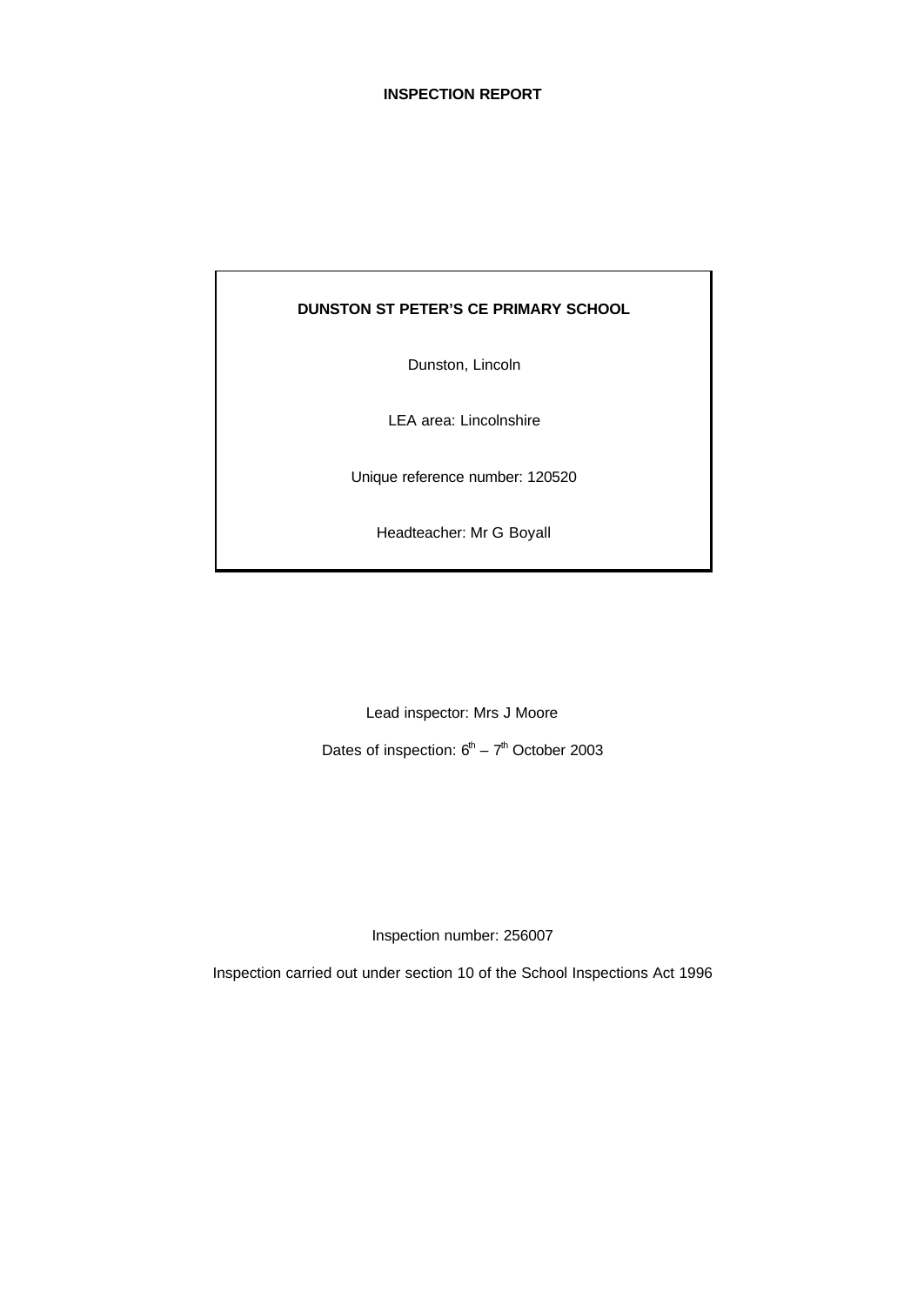### © Crown copyright 2003

This report may be reproduced in whole or in part for non-commercial educational purposes, provided that all extracts quoted are reproduced verbatim without adaptation and on condition that the source and date thereof are stated.

Further copies of this report are obtainable from the school. Under the School Inspections Act 1996, the school must provide a copy of this report and/or its summary free of charge to certain categories of people. A charge not exceeding the full cost of reproduction may be made for any other copies supplied.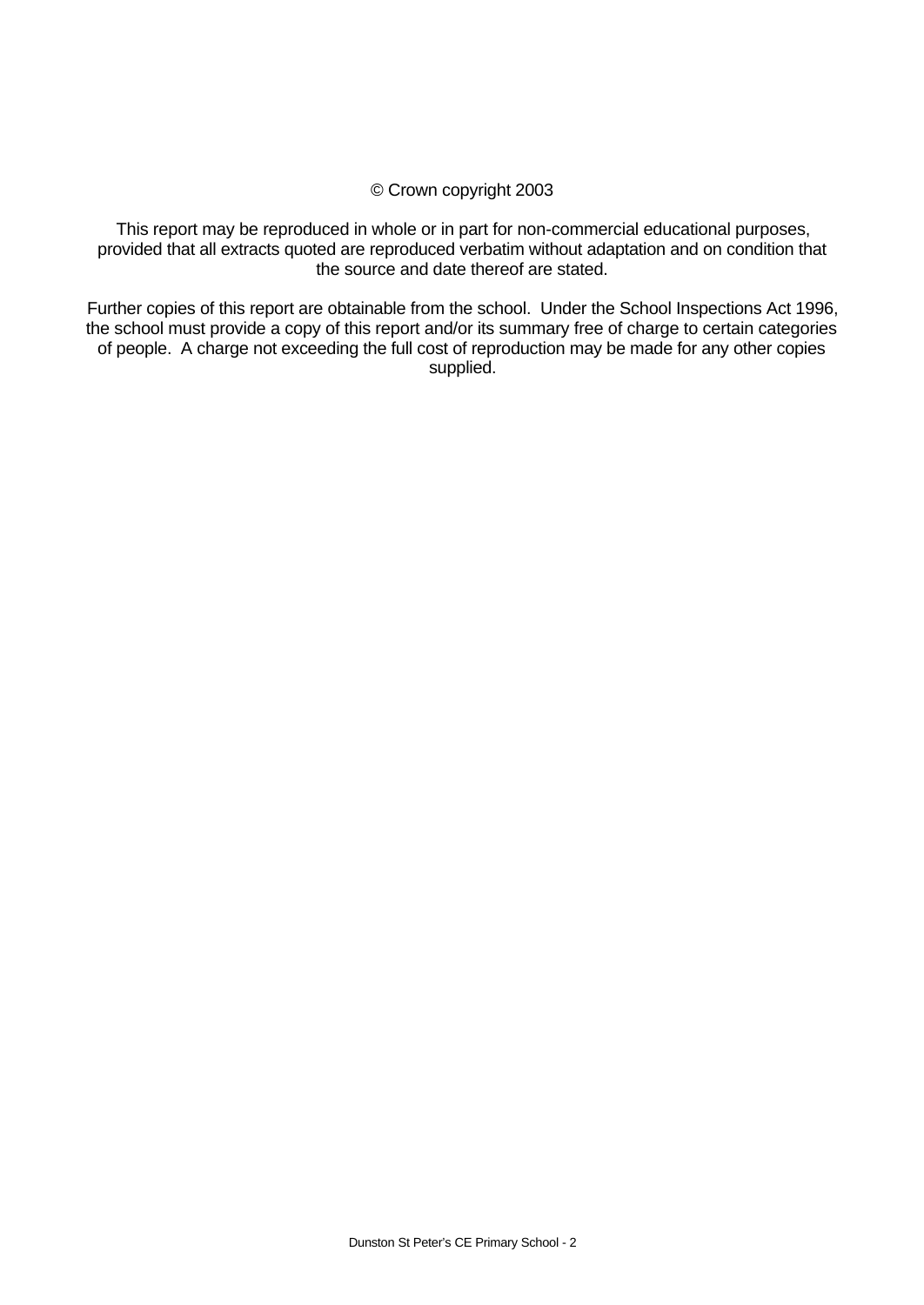### **INFORMATION ABOUT THE SCHOOL**

| Type of school:              | Primary                         |  |  |
|------------------------------|---------------------------------|--|--|
| School category:             | <b>Voluntary Controlled</b>     |  |  |
| Age range of pupils:         | $4 - 11$                        |  |  |
| Gender of pupils:            | Mixed                           |  |  |
| Number on roll:              | 41                              |  |  |
| School address:              | Back Lane<br>Dunston<br>Lincoln |  |  |
| Postcode:                    | LN4 2EH                         |  |  |
| Telephone number:            | 01526 320027                    |  |  |
| Fax number:                  | 01526 321604                    |  |  |
| Appropriate authority:       | Governing Body                  |  |  |
| Name of chair of governors:  | Mr L Bannister                  |  |  |
| Date of previous inspection: | 24 <sup>th</sup> November 1997  |  |  |

### **CHARACTERISTICS OF THE SCHOOL**

The school is much smaller than most other primary schools with 41 pupils on roll. It is situated in the small village of Dunston, near Lincoln. Pupils are from a wide range of backgrounds, many of them live in the village or surrounding area and a number of them travel some distance by car. When children join the reception class many of them have below average skills and understanding in all areas of learning. Very few families claim free school meals. All the pupils are white European. The proportion of pupils with special educational needs is high. These pupils have moderate learning difficulties, autism or physical difficulties. Parents feel that they have every confidence in the new headteacher, and his staff, to do their very best for the pupils at Dunston St Peter's.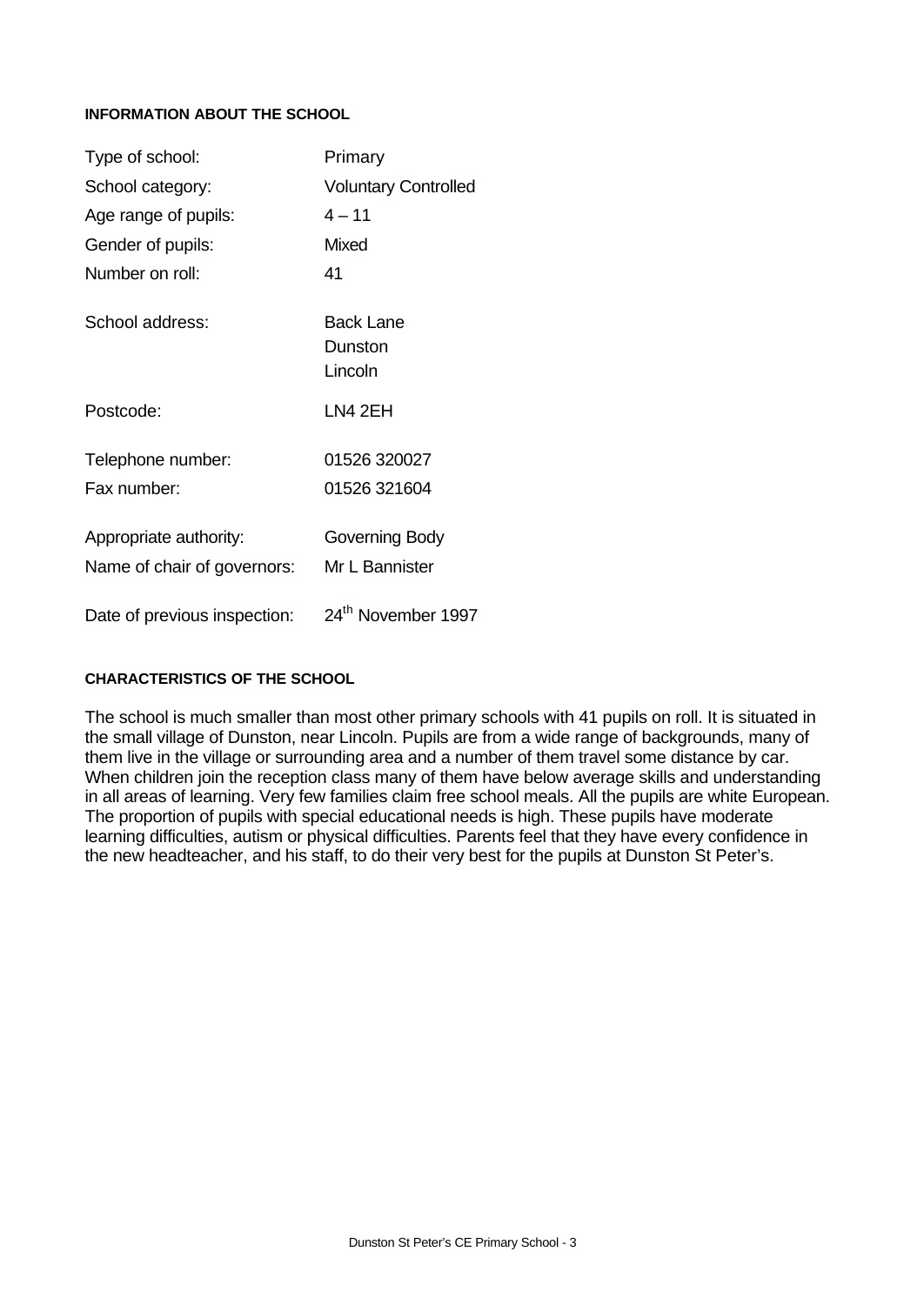# **INFORMATION ABOUT THE INSPECTION TEAM**

|       | Members of the inspection team | <b>Subject responsibilities</b> |                                                                                                                                                                                                             |
|-------|--------------------------------|---------------------------------|-------------------------------------------------------------------------------------------------------------------------------------------------------------------------------------------------------------|
| 8710  | Julie Moore                    | Lead inspector                  | Foundation Stage, English as an<br>additional language, personal,<br>social, health education and<br>citizenship, mathematics, science,<br>art and design, design technology,<br>music, physical education. |
| 9352  | <b>Malcolm Weaver</b>          | Lay inspector                   |                                                                                                                                                                                                             |
| 30144 | <b>Edgar Hastings</b>          | Team inspector                  | Special educational needs, English,<br>information and communication<br>technology, geography, history,<br>religious education.                                                                             |

The inspection contractor was:

TRIO Inspections Ltd

University of Warwick Science Park Unit 2, Barclays Venture Centre Sir William Lyons Road **Coventry** 

CV4 7EZ

Any concerns or complaints about the inspection or the report should be made initially to the inspection contractor. The procedures are set out in the leaflet *'Complaining about Ofsted Inspections'*, which is available from Ofsted Publications Centre (telephone 07002 637833) or Ofsted's website (www.oftsed.gov.uk).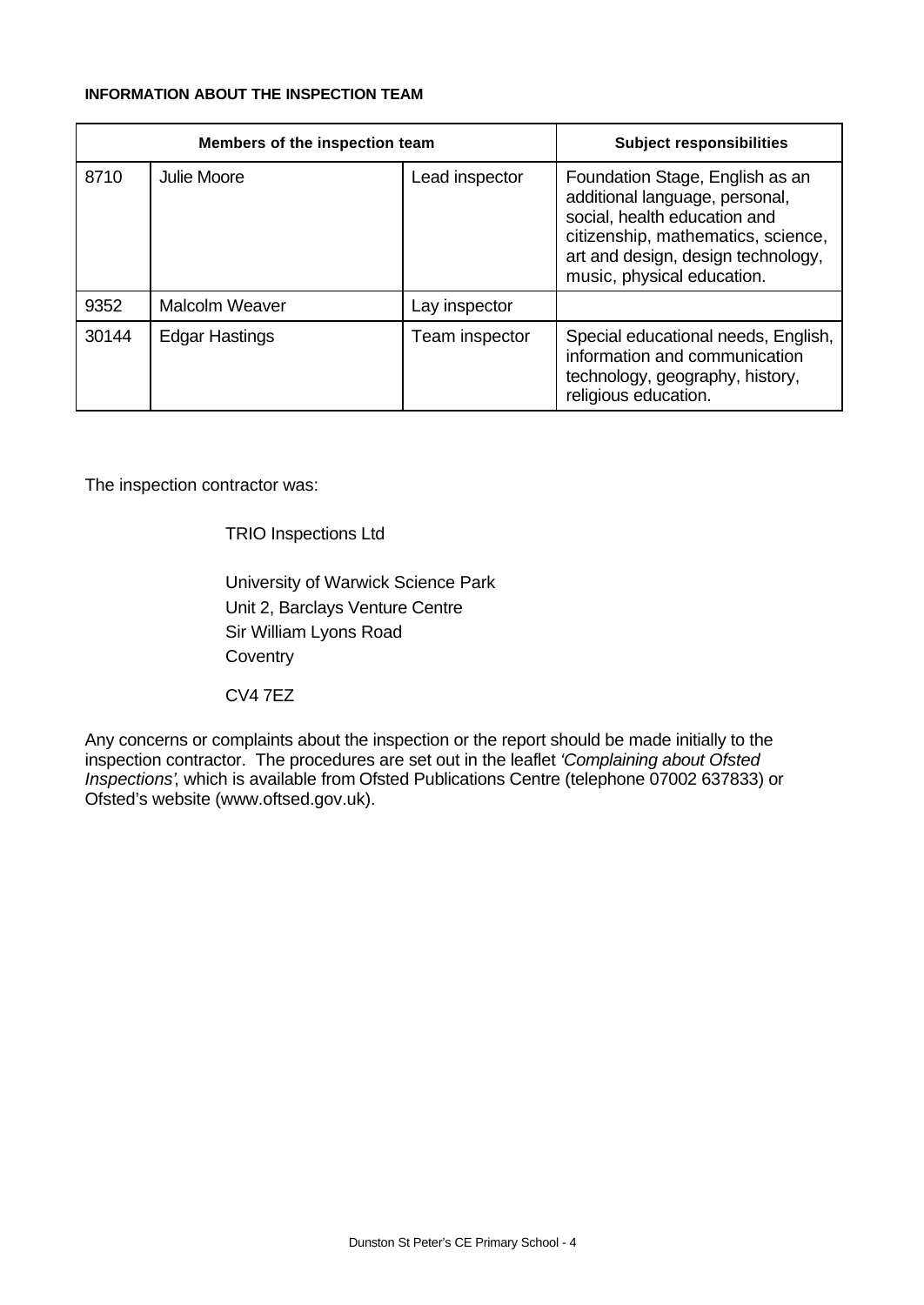|                                                                                                                                                                             | Page |
|-----------------------------------------------------------------------------------------------------------------------------------------------------------------------------|------|
| <b>PART A: SUMMARY OF THE REPORT</b>                                                                                                                                        | 6    |
| <b>PART B: COMMENTARY ON THE MAIN INSPECTION FINDINGS</b>                                                                                                                   |      |
| <b>STANDARDS ACHIEVED BY PUPILS</b>                                                                                                                                         | 8    |
| Standards achieved in areas of learning, subjects and courses                                                                                                               |      |
| Pupils' attitudes, values and other personal qualities                                                                                                                      |      |
| <b>QUALITY OF EDUCATION PROVIDED BY THE SCHOOL</b>                                                                                                                          | 11   |
| Teaching and learning<br>The curriculum<br>Care, guidance and support<br>Partnership with parents, other schools and the community                                          |      |
| <b>LEADERSHIP AND MANAGEMENT</b>                                                                                                                                            | 15   |
| PART C: THE QUALITY OF EDUCATION IN AREAS OF LEARNING,<br><b>SUBJECTS AND COURSES</b><br>AREAS OF LEARNING IN THE FOUNDATION STAGE<br><b>SUBJECTS IN KEY STAGES 1 AND 2</b> | 17   |
| <b>PART D: SUMMARY OF THE MAIN INSPECTION JUDGEMENTS</b>                                                                                                                    | 25   |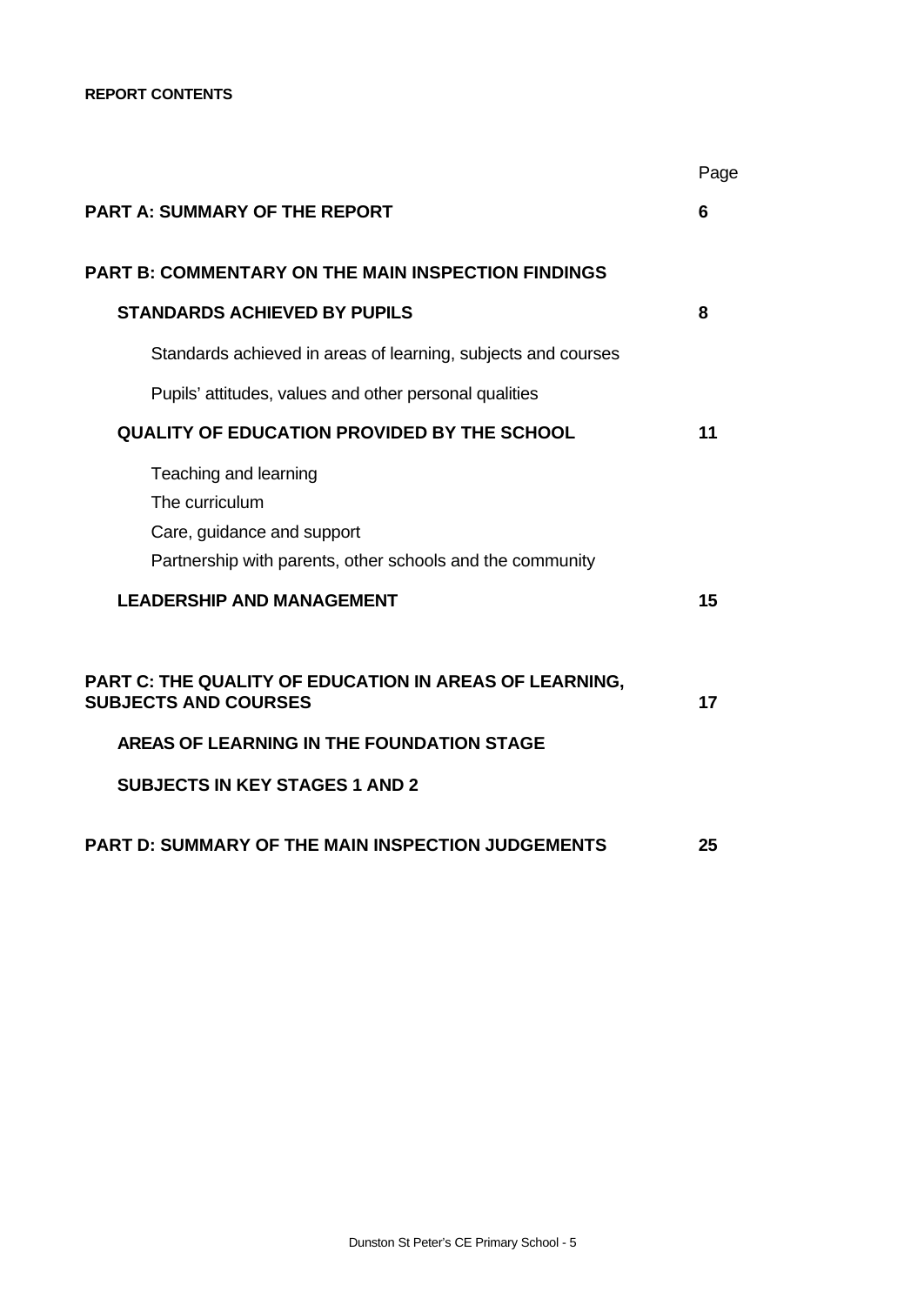# **PART A: SUMMARY OF THE REPORT**

# **OVERALL EVALUATION**

**Dunston St Peter's is an improving school** that has started to move forward after a turbulent period involving many changes. The situation has now settled down with a new experienced headteacher and stable staff and governors, all of whom are determined to push up standards and to improve the quality of education offered by the school. Teaching is significantly better than it was, especially in Years 3 to 6 and pupils make good progress across the school. This was not the case in previous years when the turbulence was at its height. Standards were also lower than they should be and pupils did not achieve as well as they could. This situation has changed for the better. The new headteacher provides firm leadership of high quality. Standards are starting to pick up and pupils are rising to the challenges set for them. There is still some way to go but the future is bright. The school provides satisfactory value for money.

# **The school's main strengths and weaknesses are:**

- The new headteacher provides very good leadership, giving a firm steer to all aspects of school life. Teamwork is strong, and everyone connected with the school – governors, staff, parents and pupils - are determined that the school and its pupils will do well.
- Standards in English, mathematics and science are too low in Years 3 to 6.
- Good teaching is starting to have positive results, and learning is moving forward vigorously. Teaching assistants provide very good support that encourages pupils to achieve well.
- Because teaching is good pupils have positive attitudes, and they want to learn because they are interested. Their personal qualities are very good.
- Attendance is unsatisfactory.
- There are no effective systems for tracking and recording pupils' progress and attainment.

All but one of the issues raised at the last inspection have been tackled successfully. Assessment and recording remain an issue and this is unsatisfactory. Portfolios of pupils' work are in place, and the governors now play an effective role in managing the school. Parents are fully integrated into the life and work of the school, all of which indicate satisfactory progress since the last inspection. The pace of change has quickened significantly with the appointment of the new headteacher and a stable staff. The school has the potential to move forward speedily.

| <b>Results in National</b><br>Curriculum tests at the end<br>of Year 6, compared with: | all schools | similar schools |      |      |
|----------------------------------------------------------------------------------------|-------------|-----------------|------|------|
|                                                                                        | 2000        | 2001            | 2002 | 2002 |
| English                                                                                |             |                 | в    | B    |
| <b>Mathematics</b>                                                                     |             |                 | C    |      |
| Science                                                                                |             |                 |      | E*   |

# **STANDARDS ACHIEVED**

*Key: A - well above average; B – above average; C – average; D – below average; E – well below average. Similar schools are those whose attained similarly at the end of Year 2*

The very small numbers of pupils in most year groups means that one pupil more or less can make a significant difference to the overall standards in the school. These results must therefore be treated with caution. This year the proportion of pupils with special educational needs is very high in the Year 3 to 6 class. Pupils are taught in two classes, infants (YR/1/2) and juniors (Y3/4/5/6).

• Children get a good start in the reception class<sup>1</sup>. Many of them are on course to attain their targets<sup>2</sup> by the end of the reception year. Last year the children achieved well and started in Year 1 with broadly average standards in the main subjects.

 $\overline{a}$ 

 $1$  This is known as the Foundation Stage.

 $2$  These are called the early learning goals. They are the targets children are expected to achieve by the end of the reception year.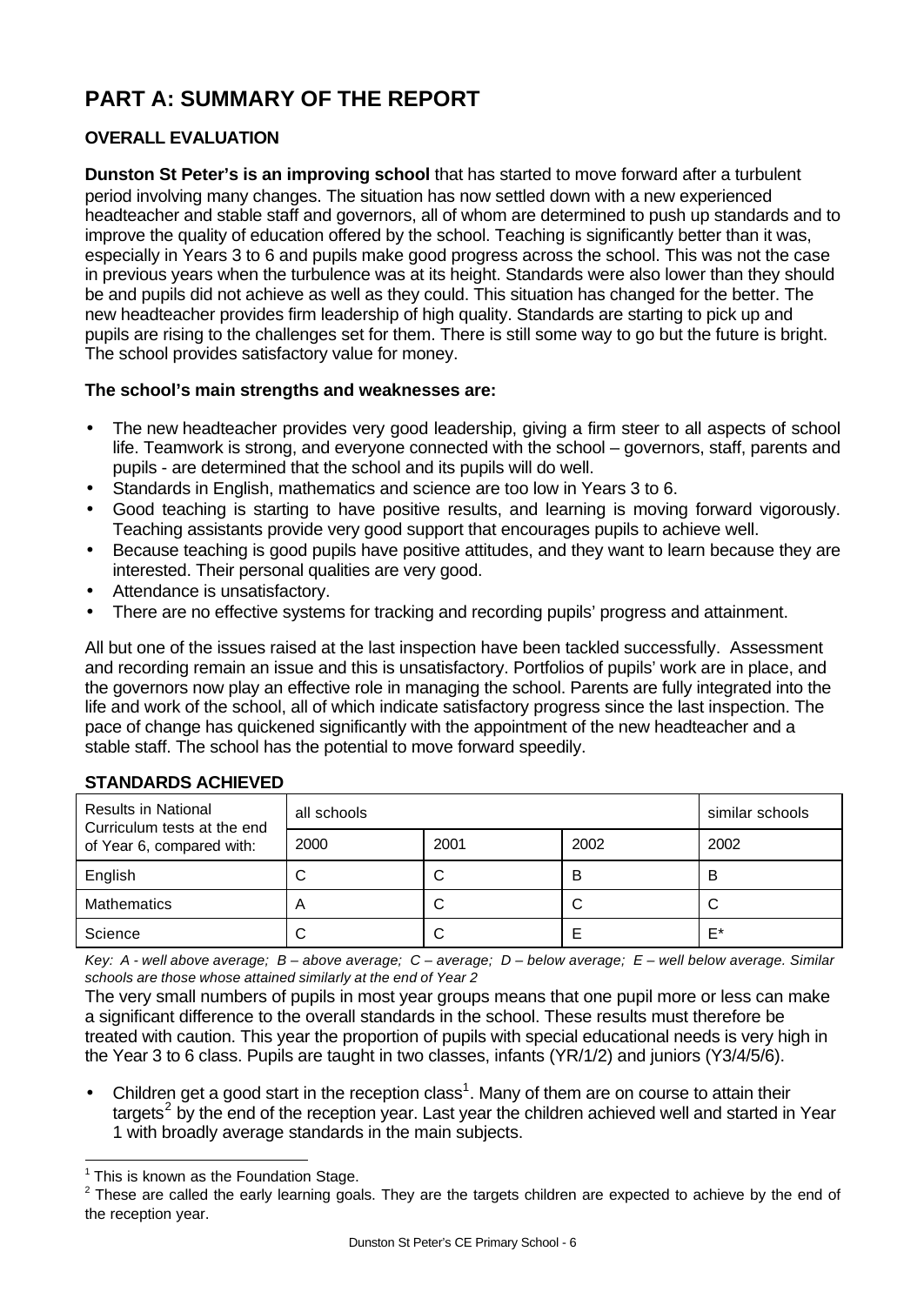- At the end of Year 2 standards are average in English, mathematics and science. Boys and girls are achieving well.
- In Years 3 to 6 many pupils have limited skills of speaking and listening, reading and writing and they are slow when working out problems in mathematics. That said, progress has speeded up markedly since the start of the term, and pupils are achieving well in lessons. Last year's work shows that pupils' achievement was unsatisfactory. This was due to the turbulence in school, which affected them directly, as well as having a number of teachers during the year.
- At the end of Year 6 standards are below average in English, mathematics and science. A very high percentage of the group have special educational needs.

**Pupils' achievements are good in the Foundation Stage and in Years 1 and 2. They are good in lessons for the pupils in Years 3 to 6. However, junior pupils' achievements have been unsatisfactory in the past for the reasons outlined above**. Pupils with special educational needs make good progress because they get good support. Pupils' personal development is very good. They have responded very well to the new headteacher and new staff, always giving of their best in lessons and in other aspects of school life. Responsibilities are taken seriously. Behaviour is good. Pupils' moral and social development is good. Their spiritual and cultural development is satisfactory. Attendance was unsatisfactory last year, it is now improving.

# **QUALITY OF EDUCATION**

**The quality of education is satisfactory and improving**. **Teaching is good**, with a number of strengths. Teachers work hard to make sure that all their pupils are fully engaged in learning, they are successful. However, pupils' learning slows from time to time in Years 3 to 6 because pupils are not used to sustaining their best work. Teachers have high expectations about this and the pupils are rising to the challenge successfully. The provision for pupils with special educational needs is very good. The curriculum is satisfactory. Everyone is included, and the school makes sure that every pupil has full access to the curriculum on offer. Pupils receive good care and support, and this has helped through the difficult times they experienced last year. Links with parents are satisfactory and improving. There are satisfactory links with the community.

# **LEADERSHIP AND MANAGEMENT**

**The new headteacher provides very good leadership. The management is satisfactory and improving**. Much has been achieved in a relatively short time. Importantly, the headteacher has the entire school community behind him. Everyone is very positive, and determined that the school will move forward speedily. Results are apparent. Pupils' learning is productive and they are starting to achieve well because teaching is consistently good in this very small school. Teamwork is very good and effective systems are being put in place so that the work of the school is analysed and checked. Governors hold the school to account. They are clear about what needs to be done and how to do it.

# **PARENTS' AND PUPILS' VIEWS OF THE SCHOOL**

Parents are very well pleased with the new headteacher, who they respect and trust to do the best for their children. Pupils are also very pleased.

# **IMPROVEMENTS NEEDED**

The most important things the school should do to improve are:

- Boost standards in English, mathematics and science in Years 3 to 6.
- Put in place a whole school system for assessing and recording pupils' progress and achievements.
- Improve the level of attendance.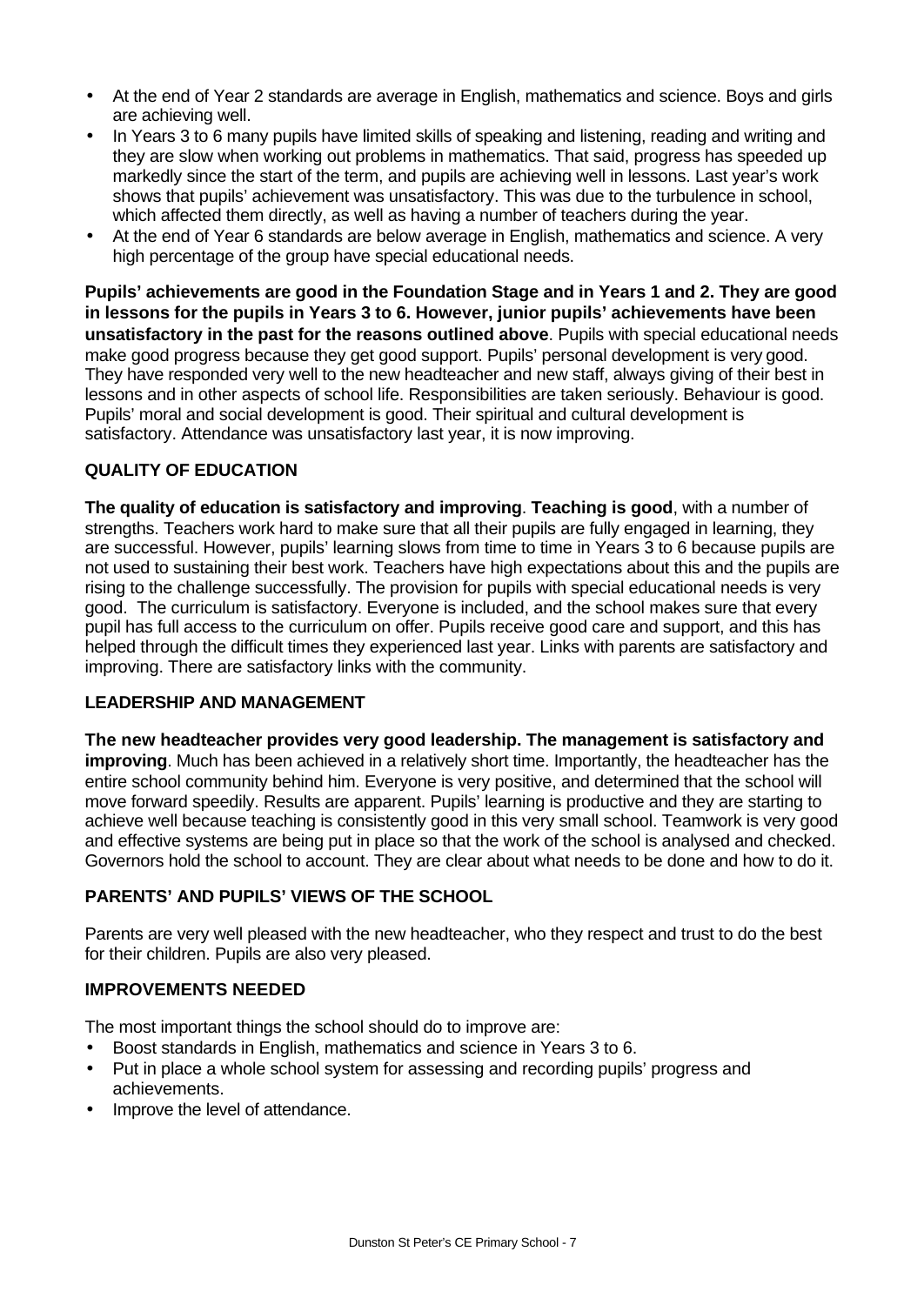# **PART B: COMMENTARY ON THE INSPECTION FINDINGS**

# **STANDARDS ACHIEVED BY PUPILS**

*General point. This is a very small school with only two classes, very small numbers in every year group, and a very high proportion of pupils with special educational needs, around one third of the school. One pupil more or less can make a significant difference to overall standards, and results must be treated with caution.*

### **Standards achieved in areas of learning, subjects and courses**

**Pupils' achievements are good in the Foundation Stage and in Years 1 and 2, both in lessons and over time. Achievements in Years 3 to 6 were unsatisfactory last year**, due to the significant turbulence experienced by this class. Things are much more settled now, with a new headteacher and stable staff. Boys and girls are making good progress in lessons and they are achieving well. The future looks bright. In Years 1 and 2 standards are average in the main subjects. They are below average in Years 4 to 6, and average in Year 3.

# **Main strengths and weaknesses**

- Standards are improving, but they could be better for the pupils in Years 4 to 6. Boys and girls are achieving well in lessons. Pupils in the Year 3 to 6 class did not achieve as well as they could last year.
- When children join the reception class many of them have limited skills. They get a good start, and many of them are on course to achieve their targets by the end of the reception year. Last year, the children made good progress during the year.
- Pupils with special educational needs make good progress because they get good support from their teachers and teaching assistants.
- Realistic targets are in place for Year 6 pupils in English and mathematics, as they are for pupils in the other year groups as well. Pupils and staff know what they are aiming for and this is speeding up progress all round.

# **Commentary**

l

- 1. Standards at the last inspection were broadly average, and the year groups were very small, as they are now. In 2003, standards held up in Year 2, which is satisfactory, and they have declined in Year 6, which is unsatisfactory. The reason for this stems from the school experiencing severe turbulence and sudden shock during 2003, and this directly affected the Year 3 to 6 pupils, culminating in their class having a number of teachers during the year. Standards were much lower than expected in the national tests for the eleven-year-olds, and were well below average in English, mathematics and science. They were average in the 2002 tests, and when compared to standards in similar schools,<sup>3</sup> were average in English, below average in mathematics and in the lowest five percent in the country in science.
- 2. The seven year-olds attained broadly average standards in reading, writing and mathematics in the 2003 tests as they were less directly affected by the turbulent events. Across the school, trends in standards over time are broadly the same as those in other schools in the country. Standards are starting to pick up due to the positive impact of the new headteacher and new staff. Progress is speeding up and pupils are achieving well in lessons.
- 3. The current reception group is very small, with five children, all of whom have settled well. Starting points are below average in all areas of learning<sup>4</sup> for many children. Higher, average and lower attaining children are making good progress in their personal, social and emotional development. They are making satisfactory progress in communication, language and literacy

 $3$  Schools with a similar proportion of pupils known to be eligible for free school meals.

<sup>&</sup>lt;sup>4</sup> This is the name given to the curriculum for children in the reception class, known as the Foundation Stage.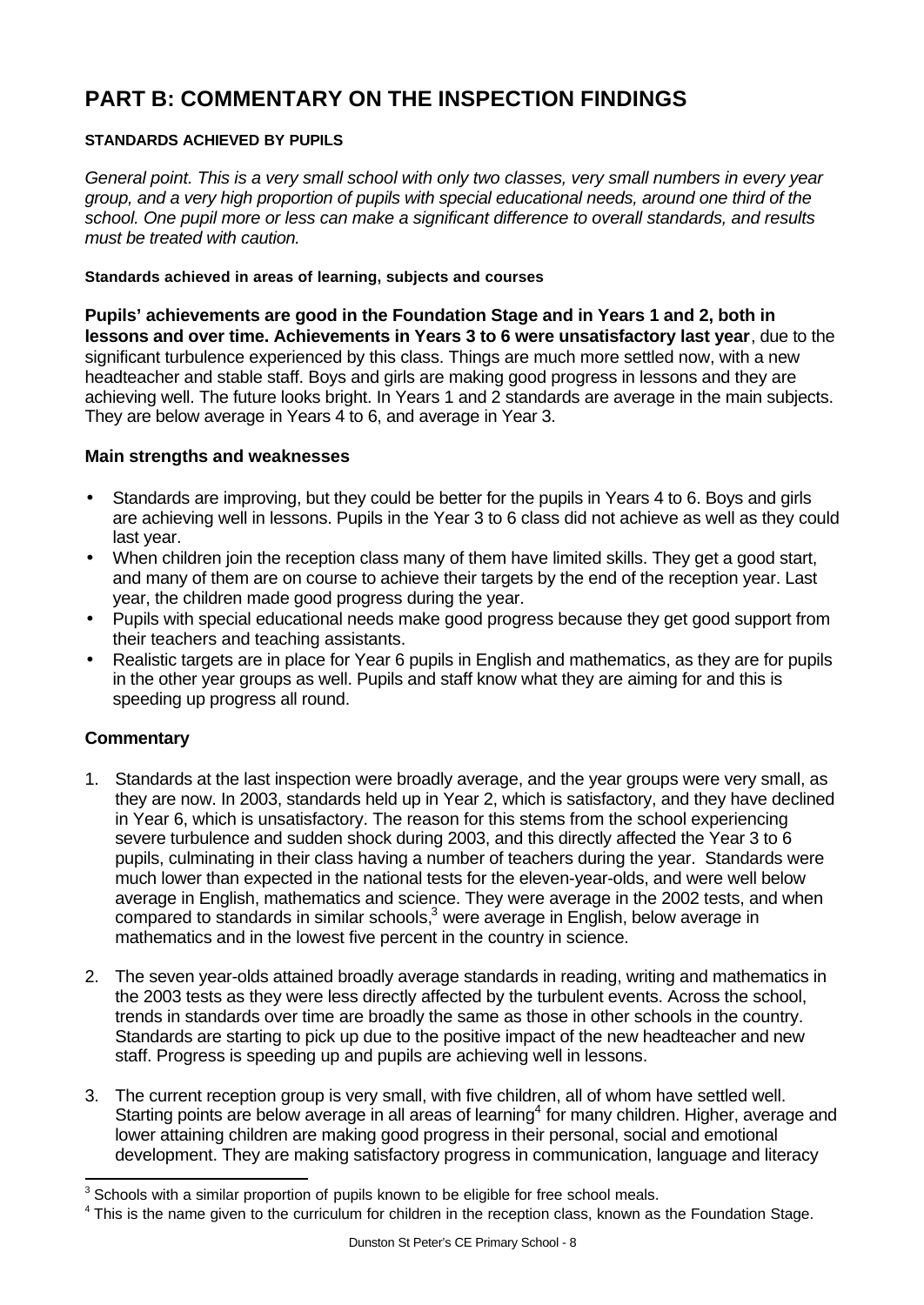and in mathematical development. The appointment of a teaching assistant has improved the overall provision for the youngest children in the school, with strong indications of future good achievement.

- 4. Pupils with special educational needs, of which there are many, make good progress towards their targets. This includes those pupils who have a statement of special educational need as well. High quality support from the teaching assistants means that pupils' learning is effective. They are developing their literacy and numeracy skills successfully, and improving their behaviour. Effective day-to-day assessment enables pupils' steps in learning to be tracked and analysed by the staff, so that they can plan challenging tasks for the pupils. Boys and girls are achieving well.
- 5. Literacy sessions are enjoyed, and pupils work hard and talk enthusiastically, especially in Years 1 and 2. These pupils make good use of a range of vocabulary when writing their individual stories. Sentences are constructed successfully, and are based on pupils' own writing plans; work is presented well. Staff are adept at developing pupils' own speaking skills, and this has a positive impact on their writing. By the end of Year 2 pupils' reading standards are average. They always have a go at identifying words they don't know, they understand their reading and enjoy it. Standards in mathematics and science are average at the end of Year 2.
- 6. Many pupils in the junior class but not Year 3 have limited competence in reading, writing and in speaking and listening. Their progress and their achievements have been unsatisfactory over time because of the number of teachers they have had, as well as all the turbulence that has been discussed earlier in this report. Reading standards are currently below average in Year 6. Pupils have limited knowledge of contemporary authors and their library skills fall short of expectations. Pupils' previous written work from last year indicates unsatisfactory standards. Not enough work had been covered and pupils had worked too slowly. They had little pride in presenting their work well, and both spelling and presentation were not good enough.
- 7. This situation has improved significantly. Year 6 pupils, as well as all the others, are achieving well because of better teaching. Progress is speeding up, and pupils readily include similes and adjectives in their written work, which is wide ranging and varied. There are very good improvements all round. Pupils are using correct spellings, and the punctuation, content and presentation of work is much better than it was. Pupils eagerly contribute their ideas in class discussions, and they are actively involved in extending their learning, which results in improving standards.
- 8. A similar situation exists in mathematics and science. Standards in Year 3 are broadly average, they are below average in Years 4 to 6. Pupils' grasp of number facts is weak, and this slows them down. Staff, parents and pupils are working hard to overcome this, but it is early days and pupils have much ground to cover. Current work shows significant gains in the rate of progress, especially when pupils are using higher numbers, as in a measuring activity with Years 5 and 6. An activity in which pupils measured the effect of exercise on their pulse rate really stretched the Year 6 pupils, who needed much adult support to record their findings. They have limited understanding of 'fair testing' in science, and their inadequate numeracy skills hold back their learning.
- 9. It was not possible to make accurate judgements standards and achievements in the other subjects. Discussions with older pupils, and looking at their present and past work, shows that in religious education (RE) they have a secure body of knowledge about Christianity and other religions such as Hinduism, Sikhism, Judaism and Islam. Pupils in Year 5 and 6 are able to identify similarities and differences between celebrations, festivals and religious symbols. Information and communication technology (ICT) is used to support learning across the board. Pupils have been exposed to a good range of ICT experiences, and they are knowledgeable about its use.

### **Pupils' attitudes, values and other personal qualities**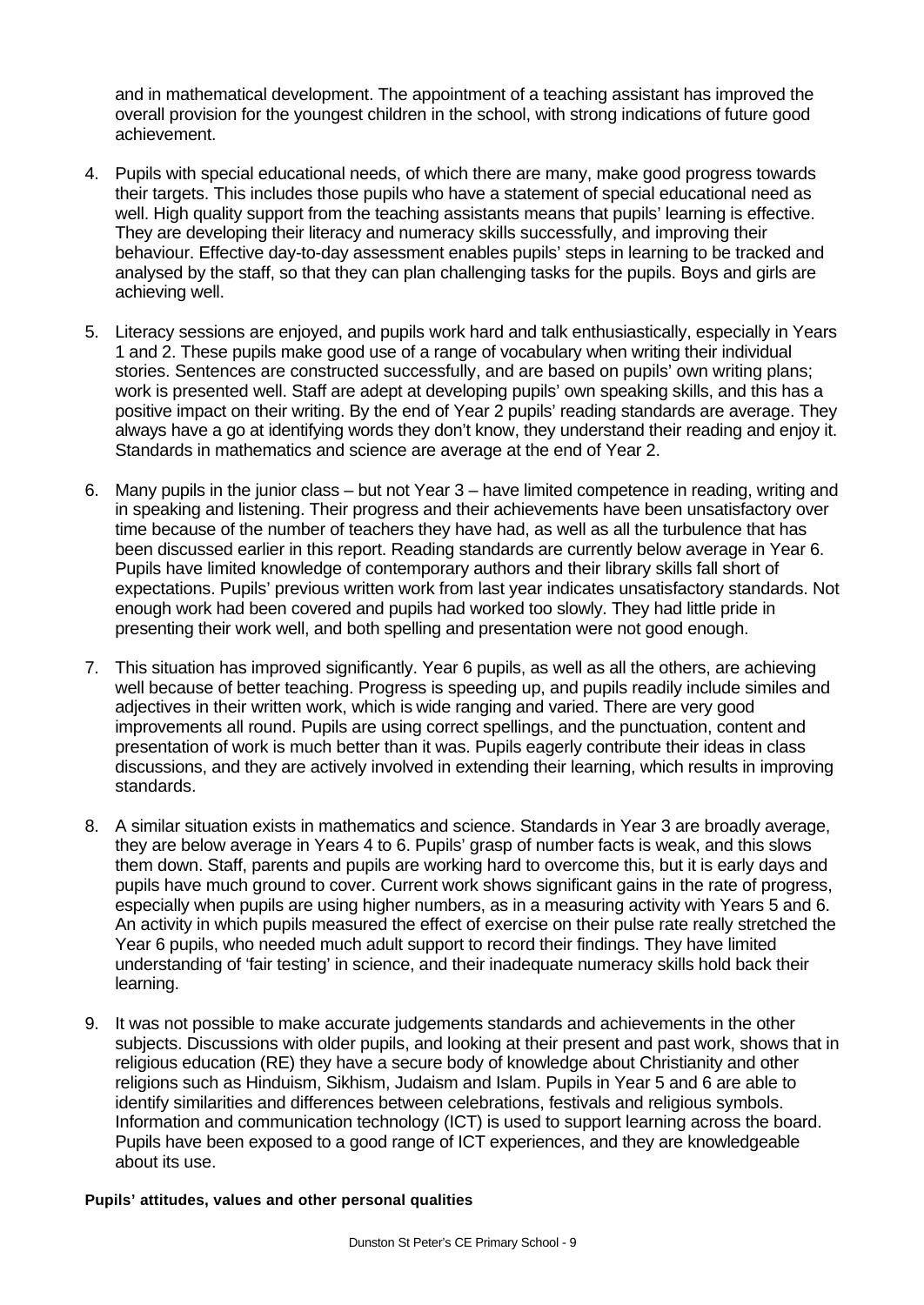**Pupils' attitudes, values and other personal qualities are very good in Foundation Stage and infant and junior classes.** Their relationships are also very good. Pupils enjoy coming to school. This is an improvement since the last inspection. Pupils' spiritual, moral, social and cultural development is satisfactory overall, with good elements in moral and social development.

# **Main strengths and weaknesses**

- The behaviour system is effective and enables most pupils to develop good attitudes to learning.
- The pastoral care and support for pupils leads to positive relationships throughout the school.
- Provision for pupils' moral and social development contributes well to the learning environment.

# **Commentary**

- 10. The children in the reception class had only been in school for a short time when the inspection started, but they had settled in very quickly to the new routines. They are keen to explore the satisfactory range of resources set out for them, and the welcoming atmosphere promotes their confidence and self-esteem. The teacher encourages the children to try their best, to which children respond well. Very good relationships and high expectations for behaviour ensure that the children feel safe and enable them to develop confidence and self-esteem. Children learn to be polite, take turns and observe the class rules.
- 11. Pupils behave well in and around the school. They value their friendships with adults and other pupils that enable them to develop good personal qualities. In lessons, most pupils listen carefully to others, work well in twos and threes, and share resources appropriately. The very good relationships that teachers have with pupils are positive and encourage pupils to apply themselves well to their work. From discussion with pupils, they believe that teachers support them well and that they have an adult they can talk to if concerned or upset.
- 12. Provision for pupils' moral and social development is good. Teachers are good role models and pupils are taught teach right from wrong and are given clear moral direction by all staff that encourages good behaviour. Pupils are provided with opportunities to develop personal responsibility and to make the right choices such as through their fulfilling several roles of responsibility in the school. More recent is the introduction of the school council where pupils are beginning to realise the importance and place of democracy in the school as a community. Praise is frequently used to improve the pupils' self-esteem and confidence. Pupils respect the class rules and respond appropriately to teachers' expectations as well as the school's code of conduct. Pupils have a responsible attitude, demonstrating an ownership for developing the school.
- 13. The good range of extra-curricular activities, in which almost all pupils are involved, promotes good social and moral development. The bi-annual residential visit to a Norfolk Education Centre is a real strength for pupils in Years 5 and 6, enabling them to mature and develop their personal qualities and social skills.
- 14. Relationships throughout the school are very good. Pupils work well together in pairs, supporting and encouraging each other. These are strengths in improving the quality of learning. Provision for pupils' spiritual development is satisfactory. It is principally fostered through collective worship where time is given for some reflection and prayer. Good links are held with the adjacent church, and church representatives regularly lead school worship. Some links have been developed in subjects to provide pupils with a greater awareness of spirituality through poetry and the universe. Pupils' cultural development is also satisfactory. It is supported adequately by staff who select text work, artefacts, and Western European art and design and music, to give pupils an awareness of different cultures. Pupils also develop an awareness of other cultures through religious education, but their awareness of living in a multi-cultural society is not yet sufficiently developed.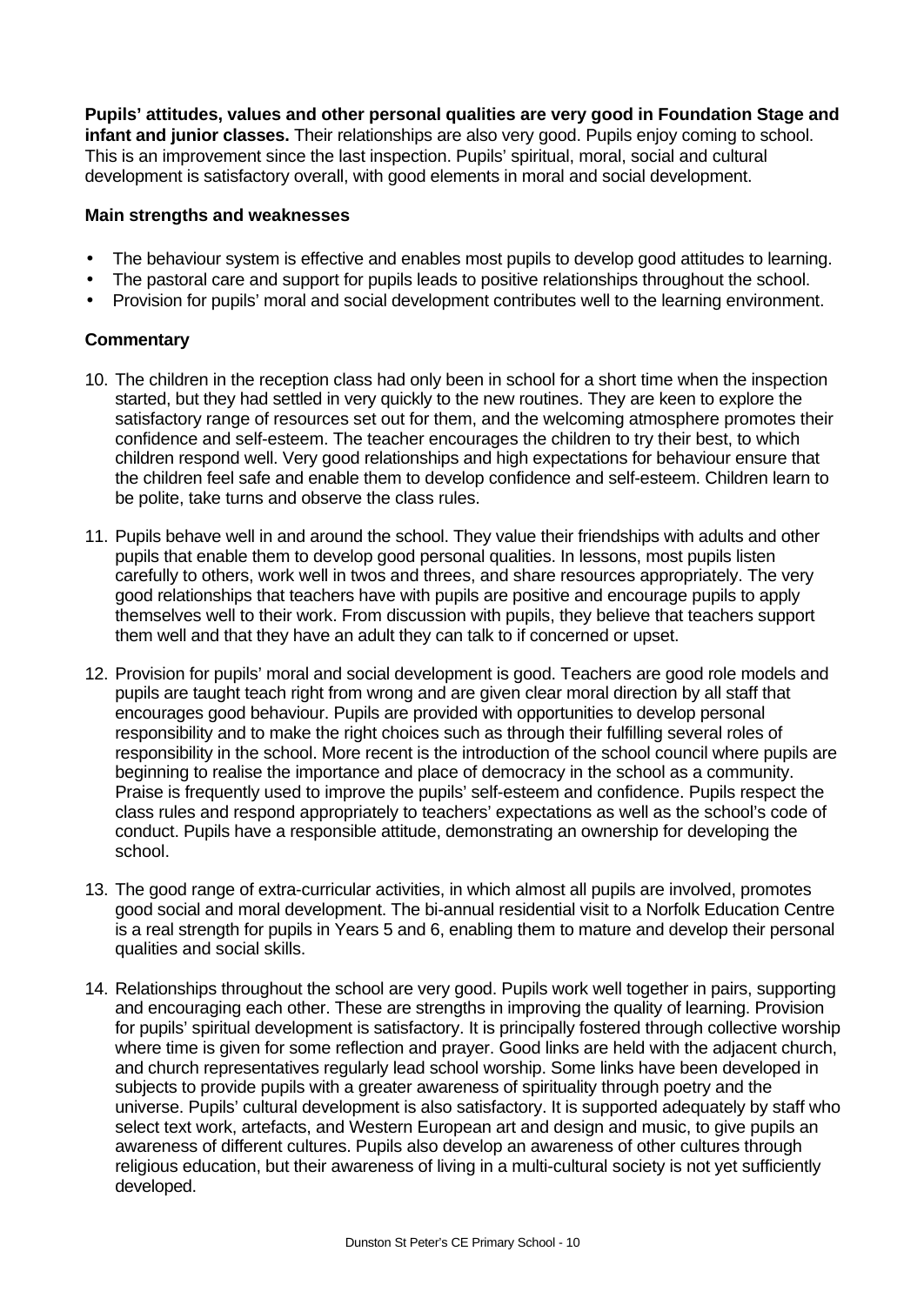# **Attendance**

Pupils' attendance at school was below the national average**,** although it has improved significantly this year, and punctuality is good.

### **Main strengths and weaknesses**

- Attendance levels were too low.
- Pupils enjoy coming to school and they arrive in good time.

# **Commentary**

15. Attendance is well monitored, the school taking a responsible attitude for pupils' welfare. First day contact is made with parents in the event of pupils not arriving at school and appropriate links are in place with the educational welfare service. The school informs parents of the need to ensure their children attend school and this has been satisfactorily supported by parents following the requirements when requesting holidays in term time.

### **Attendance in the latest complete reporting year (%)**

| Authorised absence |     | Unauthorised absence |     |  |
|--------------------|-----|----------------------|-----|--|
| School data:       | 5.1 | School data:         | .Ο  |  |
| National data:     | 5.4 | National data:       | 0.5 |  |

The table gives the percentage of half days (sessions) missed through absence for the latest complete reporting year.

### **Exclusions**

16. No pupils have been excluded within the last year.

### **QUALITY OF EDUCATION PROVIDED BY THE SCHOOL**

### **The quality of education provided is satisfactory.**

### **Teaching and learning**

Teaching is good overall. Learning moves forward at a good pace for higher, average and lower attaining pupils, as well as for those with special educational needs.

### **Main strengths and weaknesses**

- Lessons are well planned and pitched at the right level for all pupils in both the infant and junior classes. This means that their learning is effective.
- Classes are well managed. Teachers and teaching assistants make sure that the pupils are fully engaged in learning, and this includes those pupils with special educational needs as well. No time is wasted.
- Teaching is good in the Foundation Stage for pupils' personal, social and emotional development. It is satisfactory in communication, language and literacy and in mathematical development
- Teachers' high expectations about the amount of work pupils' produce is having a positive impact on pupils in Year 3 to 6. In the past, limited amounts of work were judged acceptable, and this held back their achievements.
- There is some effective on-going assessment in every lesson, and this drives standards upwards. What is missing is a consistent whole school approach to tracking and recording pupils' progress and achievements.

# **Commentary**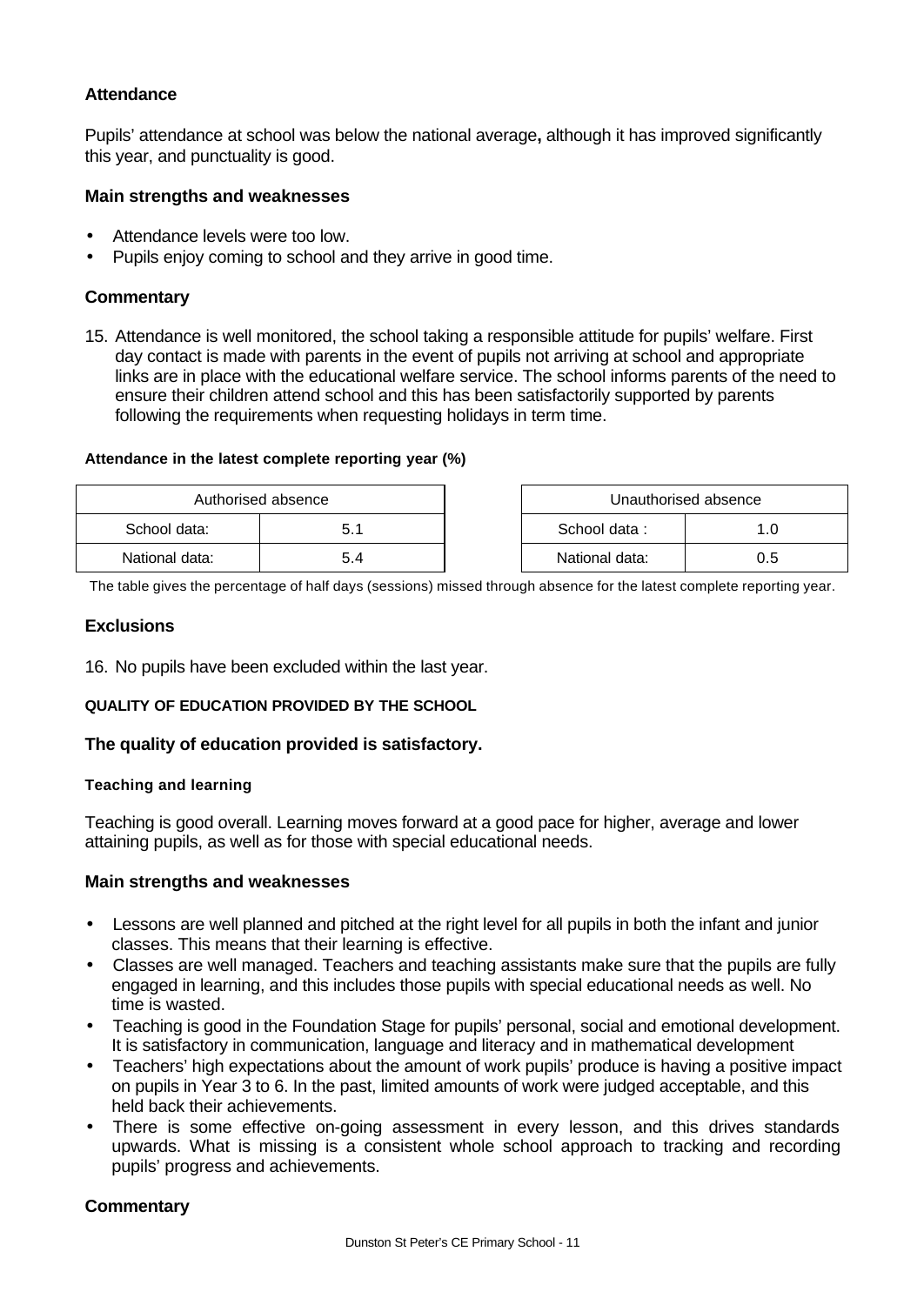17. Teaching has returned to the level seen at the last inspection. Scrutiny of pupils' past work indicates that there have been times when teaching was unsatisfactory in the Year 3 to 6 class. The high level of staff turnover, and the significant turbulence experienced by this class in the Spring of 2003, have been barriers to effective teaching in the past. This is no longer the case. The new headteacher, and a stable, well experienced staff, have successfully changed the climate for learning. Pupils of all capabilities are achieving well. The next stage is to develop a cohesive system for tracking how well pupils are doing. This was an issue at the last inspection, and not enough has been done, which is unsatisfactory.

| Excellent | Very good | Good | Satisfactory | Unsatisfactory | Poor | Very Poor |
|-----------|-----------|------|--------------|----------------|------|-----------|
|           |           |      |              |                |      |           |

### *Summary of teaching observed during the inspection in 15 lessons*

*The table gives the number of lessons observed in each of the seven categories used to make judgements about lessons.*

- 18. The strong teamwork is having a positive impact all round. The new headteacher and his staff are very clear about what needed to be done to improve the quality of teaching and learning in the junior class. They are successful.
- 19. The Foundation Stage staff are a good team, and the teacher is well supported by the recently appointed teaching assistant. They know the most effective ways to encourage young children to learn, and they make sure that learning is productive and fun. Early assessments enable tasks to be pitched at the right level. They are based on the early learning goals, and this is as expected. Staff now need to make sure there is always a strong focus on developing the children's spoken language, as well as giving them enough time to consolidate and reflect on their learning. Parents are fully involved, and they like this as it helps their children to improve.
- 20. Pupils in Years 1 and 2 are taught in the same class as the reception children. Good organisation means that pupils know what is expected of them, resources are on hand and this saves time, enabling lessons to run smoothly. In a science lesson the pupils were using their hearing to identify different sounds. They identified what was in the pots by the sound made when the pots were shaken. This helped them to extend their language skills successfully, as well as their writing skills in recording the findings on a chart. Some pupils used ICT for this task, and their skills were up to the job. Learning points were drawn out successfully at the end of the lesson, helping higher, average and lower attaining pupils to respond to their teacher's questions and to achieve well.
- 21. Teaching is consistently good in the junior class. High quality support from the teaching assistants enables all pupils, including those with special educational needs, to try hard and to do their best. Staff will not accept any work that is not at the highest standard that individual pupils are capable of achieving. Pupils rise to the challenge of these consistently high expectations. Standards are improving across the board and progress is speeding up. Pupils are achieving well, especially in the presentation of their work, which is very good, and is of significantly higher quality than in previous years. Homework is used effectively to support work done in class, and this gives another boost to standards.

### **The curriculum**

The quality and range of experiences provided by the school are satisfactory.

# **Main strengths and weaknesses**

- The curriculum covers all subjects and is planned so that it meets the needs of the mixed age classes.
- Additional opportunities to play musical instruments, and to go on residential visits provide enriched experiences for pupils.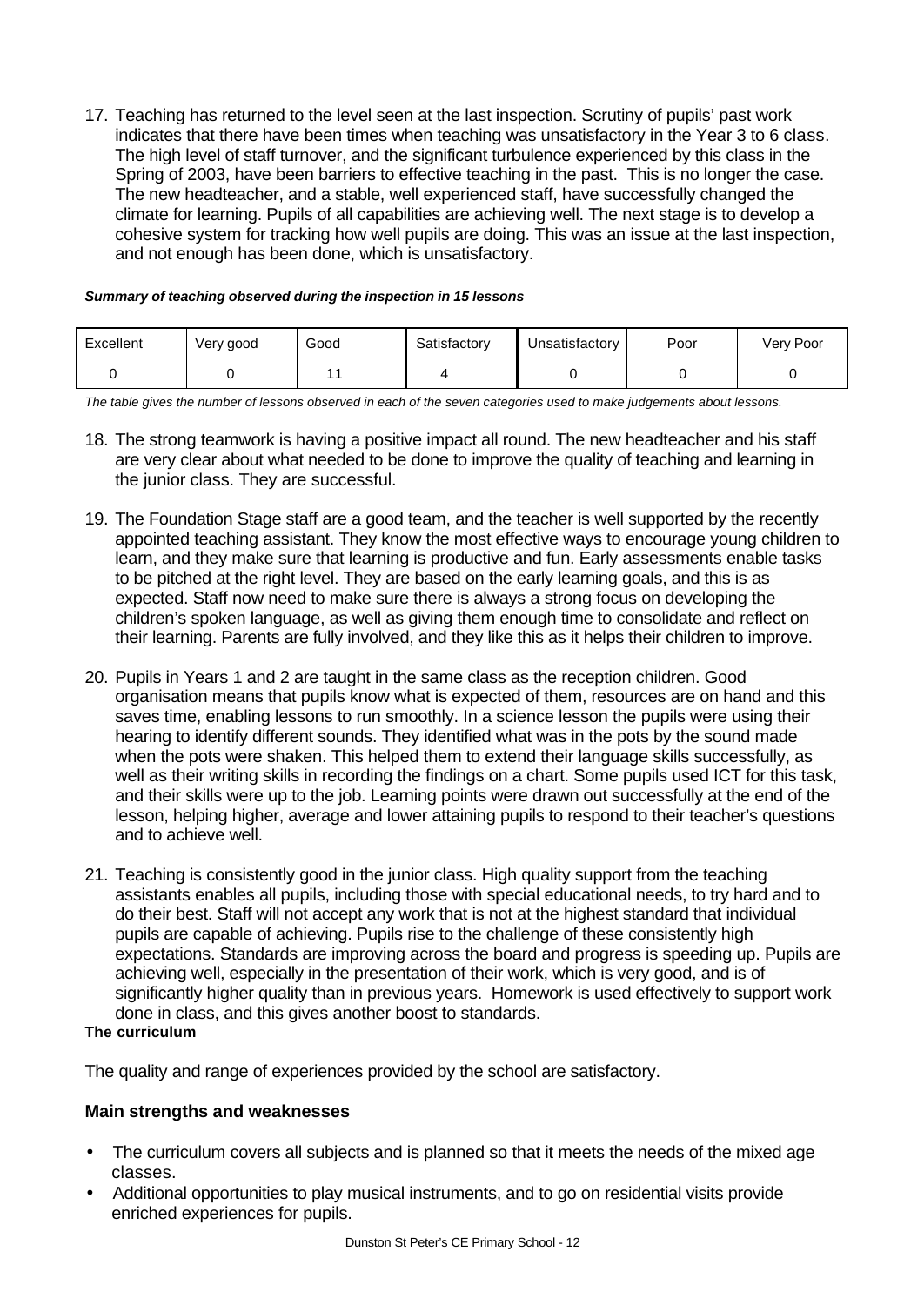- Provision for pupils with special educational needs is very good and is a strength of the school.
- Lessons are planned to ensure the needs of pupils of different abilities are met.
- There is good provision for extra-curricular activities.
- Teaching assistants are of high quality.
- The quality and level of accommodation for the reception class is unsatisfactory.

### **Commentary**

- 22. All the subjects are taught in school and so the statutory requirements are met. The strategies for literacy and numeracy are well established, and planned effectively to meet the needs of the mixed age classes. ICT usefully supports the development of pupils' literacy skills through the use of word processing and note taking, and the development of knowledge and understanding in history through the use of the Internet for research. Religious education is taught in line with the requirements of the Lincolnshire agreed syllabus. A suitable programme for pupils' personal, social and health education is delivered, and includes sex education and an awareness of the use and misuse of drugs.
- 23. The curriculum is enriched through instrumental music tuition in recorders, cello and violin. Involvement in a dance workshop gives pupils the opportunity to meet pupils from other schools, and participate in a countywide dance festival. There are sporting clubs run by staff and parents including football and tag-rugby, and an ICT club for the younger pupils. These opportunities are open to all and are popular and well attended. These activities and an annual residential visit contribute well to pupils' physical and social development.
- 24. The school is fully inclusive and caters for all groups of pupils. Its particular strength is the very good provision for those pupils with special educational needs. They receive high quality support from the teaching assistants who manage and meet their needs very well through carefully targeted activities.
- 25. The quality of the accommodation to meet the curricular needs of the school is good. The space is well used and the school is bright and airy, and provides a welcoming and stimulating environment for learning. Pupils' work is displayed well in classes and around the school in a spirit of the sharing of success and achievement. Parts of the school has recently been refurbished to a good standard providing attractive changing and toilet areas for pupils, and a practical resource area for staff to work in, as well as small group activities. There is satisfactory provision of resources to support the curriculum. The accommodation for the reception is small and unsatisfactory, and the outdoor provision is small and inadequate for pupils' physical development. Resources are also unsatisfactory, and there is a lack of wheeled toys or large apparatus for outdoor use.

### **Care, guidance and support**

**Provision for care, guidance and support are good**. Children are known well, treated and valued as an individual and cared for.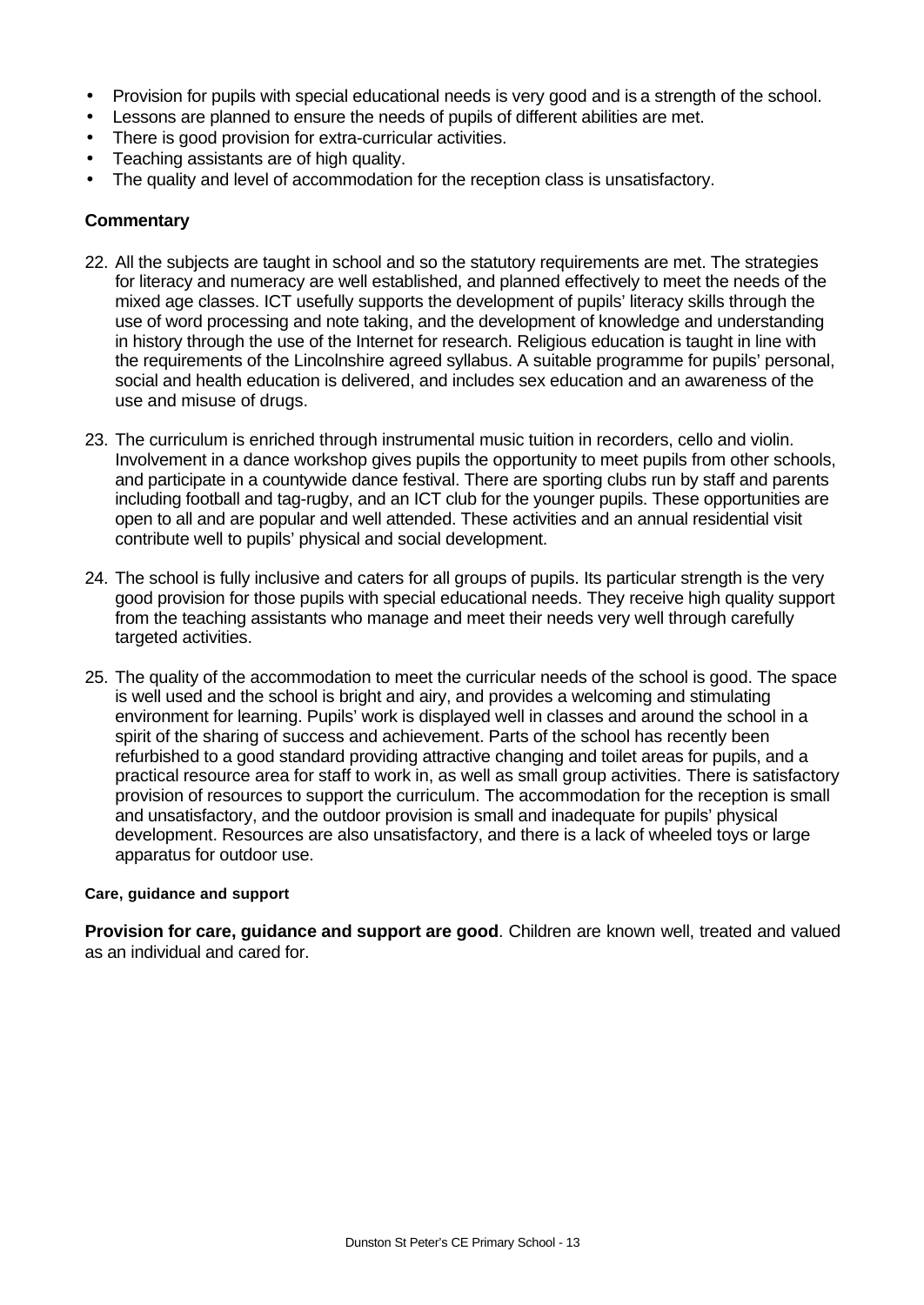### **Main strengths and weaknesses**

- Relationships between pupils and with adults are a major strength.
- Procedures for ensuring the welfare, health and safety of all pupils, including child protection are good.
- Guidance for pupils' academic development is unsatisfactory but is in process of being improved through more effective assessment and its use in planning lessons.
- Pupils have good opportunity to have a voice in the running of the school.

### **Commentary**

- 26. Arrangements for pupils' care and welfare and child protection are good. All adults in the school are aware of school's procedures and practices to follow and do so in a sensitive manner. First Aid procedures are satisfactory. Governors are vigilant toward pupils' health and safety and conduct regular inspections of the premises. Risk assessment is conducted appropriately for visits to the village and a residential centre.
- 27. This is a happy and caring community where there is a trust between pupils and staff. As a result, relationships in the school are very good. Pupils spoken to have no doubt that there is an adult in school they can talk to if they have a problem or are worried about anything. Staff and pupils constantly talk with each other and the recently democratically elected school council is responsible for improving aspects of the school. Pupils have responded positively to the new opportunity for having a voice in developing the school and are keen to make suggestions, confidently knowing they will be listened to.
- 28. The guidance for pupils' personal development is satisfactory. Provision for their academic guidance is currently unsatisfactory because the assessment system is not yet effective in ensuring that sufficiently sharp targets are given to raise pupils' individual learning. Rapid progress in being made however, to improve this situation. Pupils receive appropriate support from staff in lessons to help them improve and staff are flexible in ensuring that they give this support in the most appropriate manner. Pupils with special educational needs are identified early and effective individual education plans set.
- 29. Induction arrangements for children under the age of five are good, with close links being held with the village nursery. Even those pupils who have only been in school a matter of weeks are confident and happy in their surroundings. The transition from one stage of their education within the school to the next is seamless.

### **Partnership with parents, other schools and the community**

### **The schools partnership with parents and other schools and with the wider local community is satisfactory.**

### **Main strengths and weaknesses**

- The school's emphasis on building constructive relationships with parents and the community.
- Parents already have a secure respect for the headteacher and they appreciate the standards of behaviour and the general ethos of the school.
- Parents receive regular information about school activities but the pupils' end-of-year progress reports are inconsistent.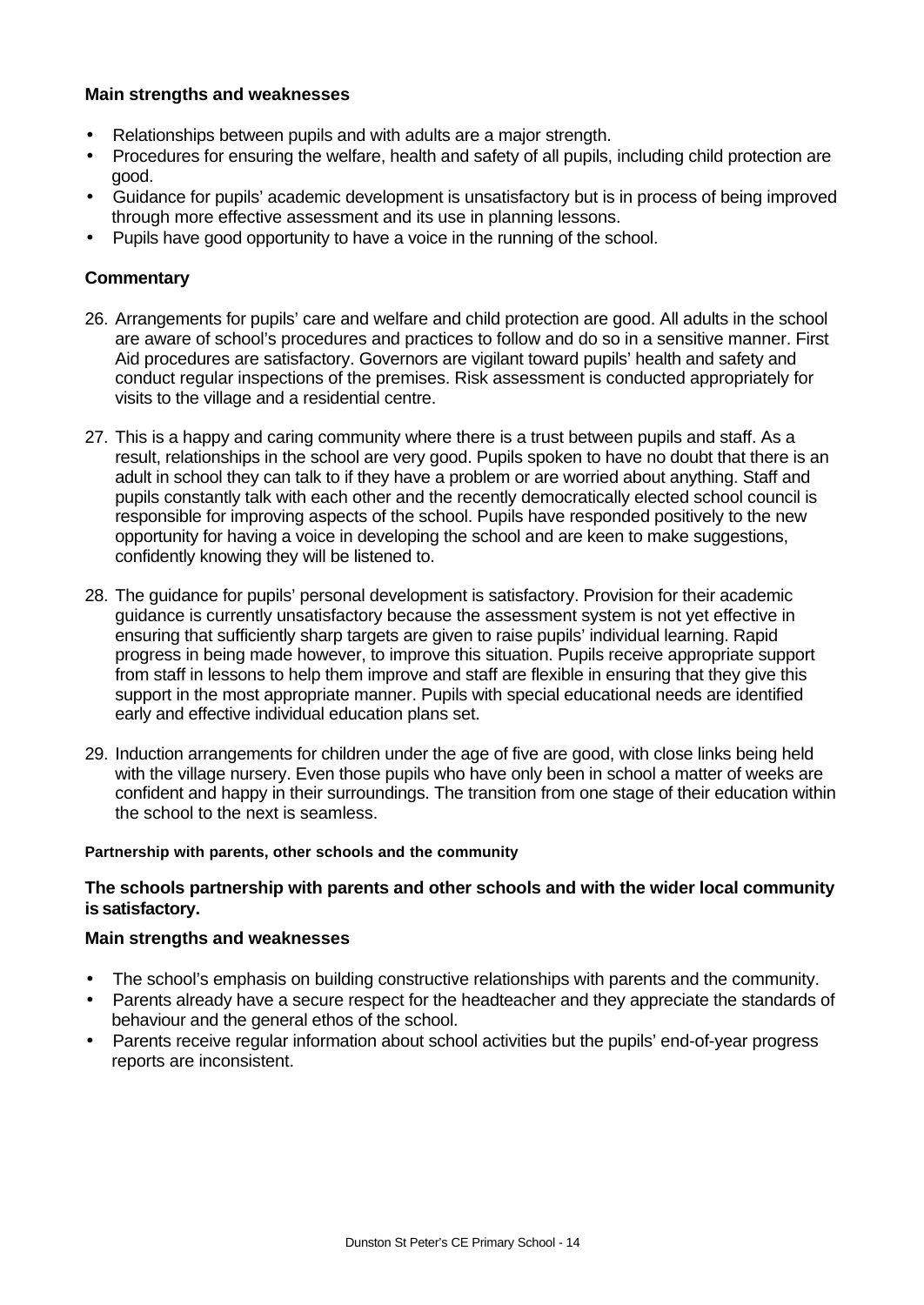# **Commentary**

- 30. Since the appointment of the current headteacher, much has been done to raise the profile of the school within the community and gain the confidence of parents. This has been a high priority following the recent significant reduction in the number of pupils on roll. Parents spoken with said that they believe the headteacher is committed to improving the school and has the ability to do so. Parents are very supportive of the new initiatives brought in by him and are particularly positive about the new stability that he is providing. Several mentioned that they are pleased that he provides a good role model for the boys in school. The Friends of the school is to be reinstated. A good number of parents regularly help in classrooms, and governors are committed to the school's new direction. Support from the local church is good with the vicar occasionally participating in assemblies.
- 31. Communication with parents has improved since the last inspection and is now satisfactory. Regular newsletters are now sent keep parents informed of termly and day-to-day matters. Pupils' end-of-year reports previously gave much information on what pupils could do and their understanding but they were largely repetitive both across and within the year groups. As such they did not give an accurate picture of individual pupils progress. The headteacher already has clear plans for modifying the reports to inform parents of the progress and actual achievement of their children.
- 32. Satisfactory links are held with other schools. A particular strength is in the dance project with Potterhanworth School. Joint participation at a residential centre supports pupils' wider links with other schools and helps pupils develop their social skills more effectively. Links with secondary schools are satisfactory and lead to smooth transfer to their next stage of education. The effectiveness of the growing partnerships between home and school, and of the local community, makes an effective contribution to supporting children's personal development.

# **LEADERSHIP AND MANAGEMENT**

**The headteacher provides very good leadership**. The governance of the school is good, and leadership by key staff is also good. Overall, management is satisfactory. Systems being put in place for monitoring the work of the school have not yet had time to become effective.

# **Main strengths and weaknesses**

- The very good leadership of the headteacher has ensured the school is now working together with confidence.
- The governing body have made good progress in establishing new systems for governance.
- There has been good progress in addressing the key issue from the previous inspection, under the leadership of the new headteacher.
- Day to day management is good, but systems for tracking pupil progress and achievement are not yet securely in place.
- The headteacher has been successful in recruiting good quality staff.
- Best value principles are applied well in all areas of school management.

# **Commentary**

33. The headteacher has made considerable impact since he joined the school at the start of term, and has a clear vision of where he wants the school to be. He has involved all who work in school in identifying the strengths and weaknesses, and set systems in place to address these issues. This team approach has ensured that staff, governors and parents are now viewing the work of the school with growing confidence after the turbulence experienced during the last year. Already this is having a positive effect in addressing the key issue of the last inspection. Parents are now actively encouraged to play a full role in supporting the school. The headteacher sets great store in the establishment of strong working relationships, with staff having a clear understanding of their role, so that all are working together in an atmosphere of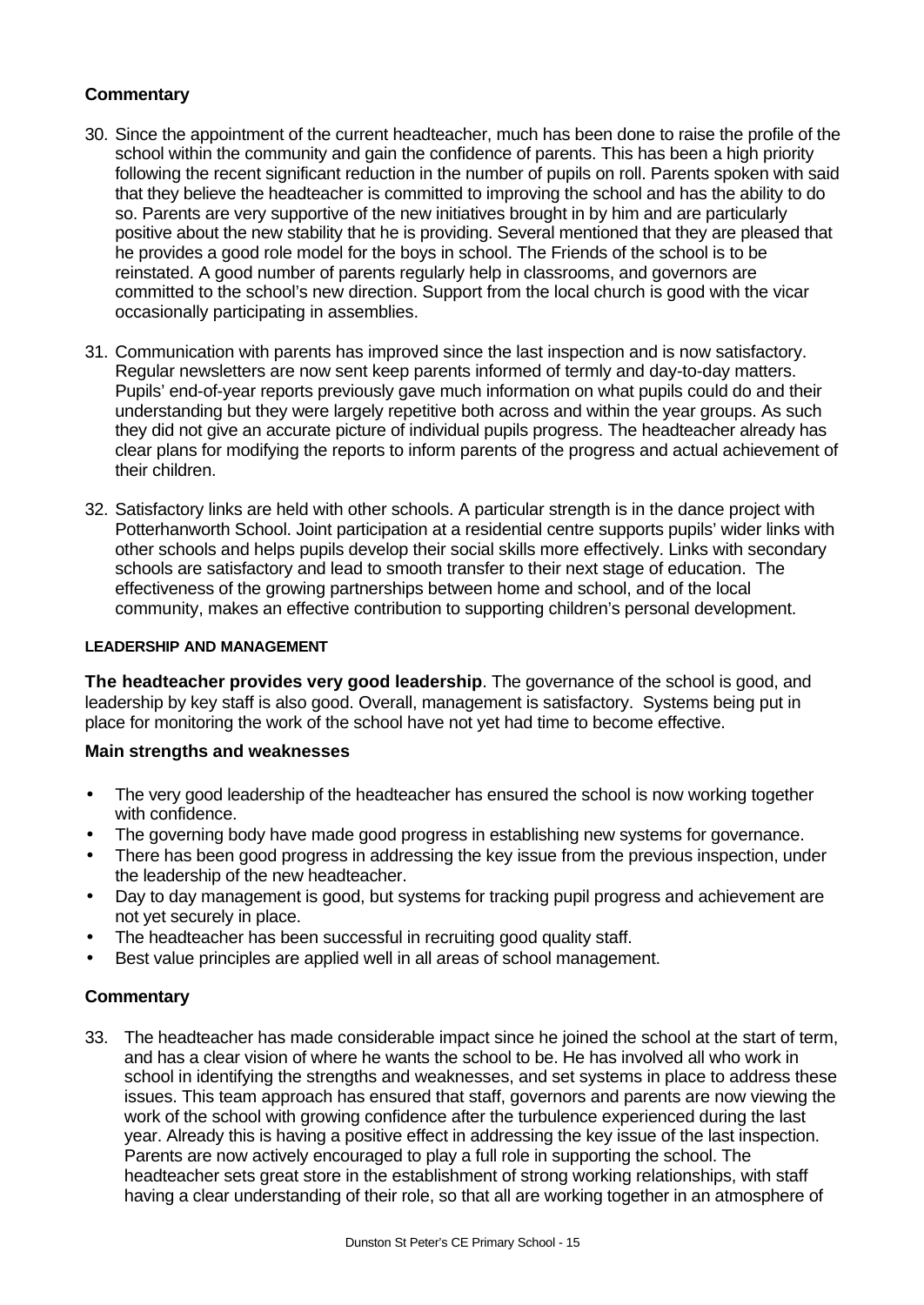mutual trust and understanding. He is aware of the standards currently being achieved and has set new challenging targets in order to boost levels of attainment. Teaching and learning are now looking stronger this term than they have been in recent times. He is leading curriculum development and has ensured that teaching is inclusive of all groups of pupils.

- 34. The governors have a clear understanding of their roles and responsibilities, and during the period of crisis last year took on greater involvement of the leadership and management of the school. They have now established essential committees with key people in key posts who are bringing a range of skills into the governance of the school. All governors have a curriculum responsibility and they have begun to carry out monitoring of the curriculum in order to gain an understanding of the quality of provision. They are aware of the pressures placed on staff working in small schools and are determined oversee this aspect.
- 35. Day to day organisation is managed effectively. Funds are well managed and controlled effectively. Best value principles are central to all aspects of school management. The headteacher has achieved a great deal in a short time. The appointment of good quality staff has been integral in improving the quality of teaching and learning, and the deployment of staff to meet the differing needs of pupils is having a beneficial effect. However, procedures for tracking the progress and achievement of pupils are not yet in place. When judging what has already been achieved in such a short space of time, there is good capacity for improvement.

| Income and expenditure $(E)$ |        | Balances (£)                        |      |
|------------------------------|--------|-------------------------------------|------|
| Total income                 | 160040 | Balance from previous year          | 8040 |
| Total expenditure            | 151634 | Balance carried forward to the next | 6960 |
| Expenditure per pupil        | 3032   |                                     |      |

# *Financial information for the year April 2002 to March 2003*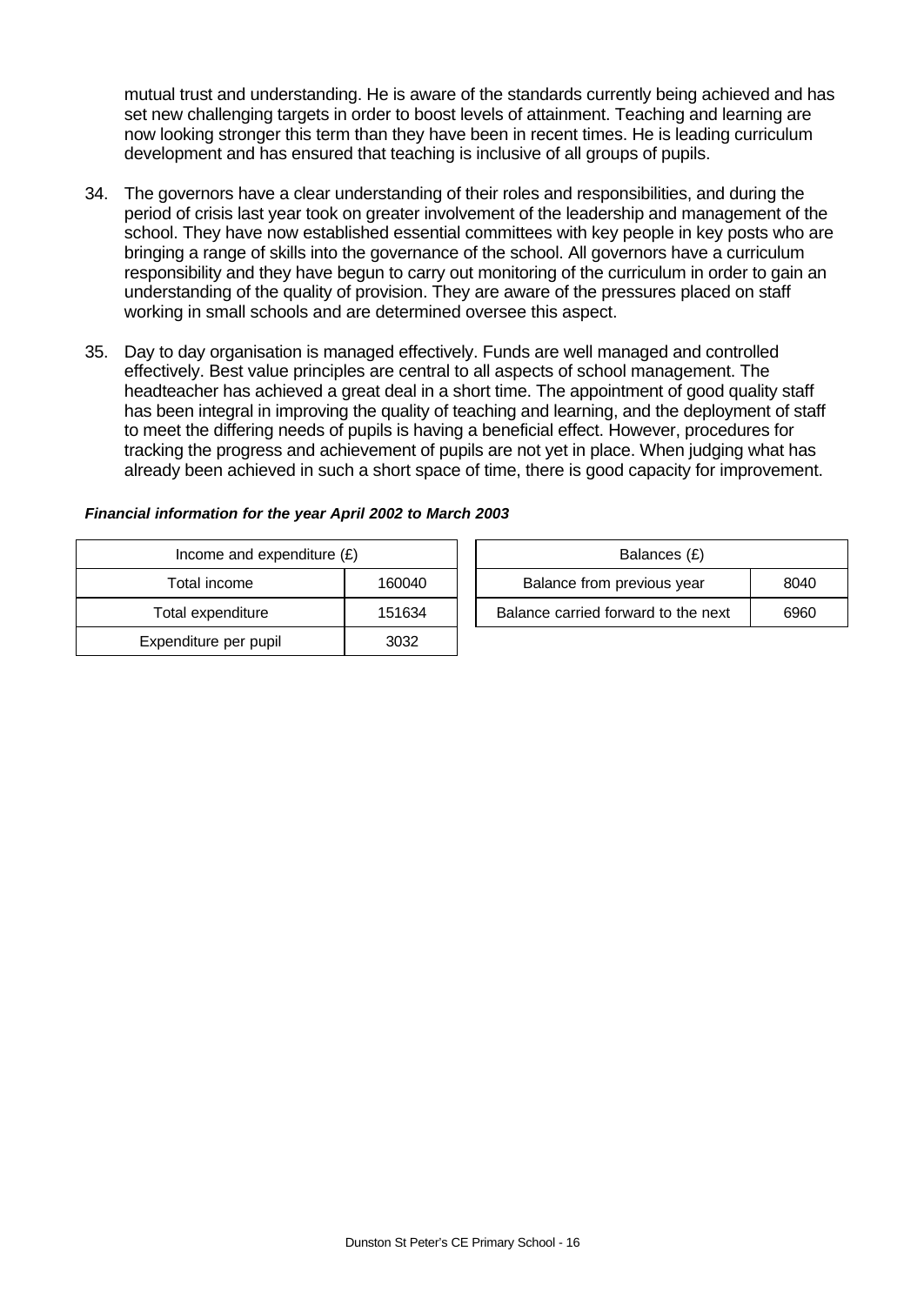# **PART C: THE QUALITY OF EDUCATION IN AREAS OF LEARNING, SUBJECTS AND COURSES**

# **AREAS OF LEARNING IN THE FOUNDATION STAGE**

**Provision for children in the Foundation Stage is satisfactory and improving**. Reception children are in the same class as those in Years 1 and 2, and this year there are five children. Most of them have attended a pre-school group before starting school and they join the class at the beginning of the school year they are five. Some of the time they are taught by their class teacher and integrated into the infant class, at other times they are taught as a reception group by the teaching assistant in the conservatory annex. This system works well. It enables the children to have enough time for indoor and outdoor activities, as well as achieving a satisfactory balance between those activities chosen by the children themselves and those directed by the teacher. Most of them have lower than average skills and understanding when they join the reception class. In the three weeks they have been in school the higher, average and lower attaining children are making good progress, especially in their personal, social and emotional development. Teamwork is good, children are well managed and relationships are good. An appropriate curriculum is in place, as it was at the last inspection. Children's progress is observed and monitored effectively, and this guides the teacher's plans for the following days. The conservatory annex is a fairly recent addition, as is the fenced outdoor area, and this is an improvement to the accommodation. However, both of these areas are rather small and confined. Resources for the Foundation Stage are unsatisfactory, especially the lack of wheeled toys and equipment for outdoor play.

# **PERSONAL, SOCIAL AND EMOTIONAL DEVELOPMENT**

# **Provision in personal, social and emotional development is good.**

# **Main strengths and weaknesses**

- Children are making good progress because there are many planned opportunities for their development, as well as a supportive adult on hand to guide and help them.
- The positive atmosphere makes children feel happy and secure. They want to come to school and to learn.

# **Commentary**

36. Many children have limited personal, social and emotional skills when they start school. Some of them find it hard to share their toys and to wait their turn for a game or a piece of equipment. Most of them are unable to put on their coat without help. In the very short time they have been in school they have made very good progress. Many of the five children are on course to exceed their goals by the end of the reception year. Good relationships mean that the children have settled well into school routines. At the end of a morning session they tidied up sensibly, mostly putting their toys and games in the right places, lining up quietly and taking turns to wash hands ready for lunch. Children respond well to their teacher and their new teaching assistant. They are always encouraged to 'have a go' and to try hard to do their best. This is easier for some children than others. Adults respect the children, listening to what they have to say and making sure there is enough time for the children to speak in a sentence. The genuine encouragement gives pupils the confidence to speak out and to achieve well. Teaching and learning are good.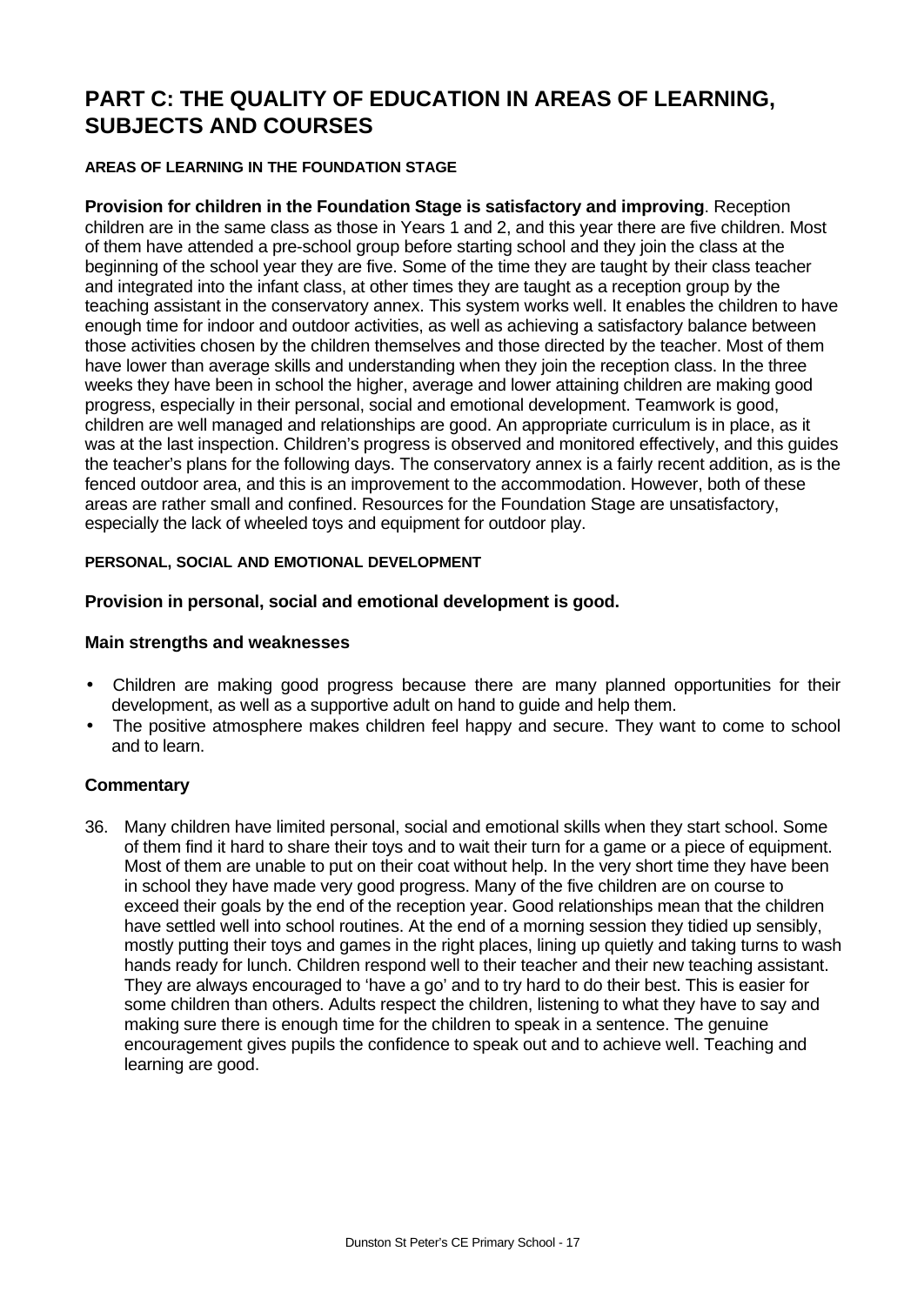### **COMMUNICATION, LANGUAGE AND LITERACY**

# **Provision in communication, language and literacy is satisfactory.**

### **Main strengths and weaknesses**

- Staff try very hard to extend children's speaking and listening skills and their vocabulary. They are generally successful, but just occasionally there are missed opportunities. When this happens learning slows.
- Scrutiny of work and records from last year showed that the children made good progress over the course of the year in speaking and listening, reading and writing. They achieved well.
- The Foundation Stage leader has had the post for one year. In that time she has improved the curriculum and put in place good systems for tracking children's progress and achievements.

# **Commentary**

37. Many children join the class with limited language skills, others are able to speak in sentences and they talk about the characters in their story with confidence. The many opportunities for the children to talk and to listen help them to develop their language skills effectively. Songs, rhymes and singing games are enjoyed, and this helps the children to have greater confidence all round. Questions such as, 'How many legs has Elmer?', ' Which colours did you use here?', help lower attaining children to share their understanding with rest of the class. These children sometimes need more time to understand the meaning of the story, and staff need to make sure that this is available. Teaching is satisfactory. Early writing and reading skills are developing well, and many children are on course to attain their goals by the end of the reception year. Books and stories are enjoyed. A whole new world of literature is opening up for these children, and they are excited and keen to access it. The Foundation Stage leader has had a positive impact on moving the subject forward. Good systems for assessing how well the children are doing means that accurate information is always available to track the progress and achievements of individuals and groups.

### **MATHEMATICAL DEVELOPMENT**

# **Provision in mathematical development is satisfactory.**

### **Main strengths and weaknesses**

• Staff plan many opportunities to develop the children's sense and understanding of number.

### **Commentary**

38. The strong focus on number rhymes and games successfully encourages the children to enjoy numbers and to have fun. All the children are at an early stage in their mathematical development, and a minority are just beginning to count. In one activity the children were drawing pictures of mini-beasts. They had observed the mini-beasts outside in the garden and their drawings were well shaped, with eyes and legs. A higher attaining child observed that her mini-beast had two eyes and four legs. The other children were not at this level, but they listened carefully to the explanation and tried to replicate it themselves. This demonstrates the beginning of an awareness of number and counting. Activities with play–dough and shapes help the children to learn the name of a circle and a square. Staff are working hard to make sure that the children develop a good command of mathematical language, but there is some way to go. Teaching is satisfactory. Planning needs to have a stronger focus on developing mathematical language across the whole of the Foundation Stage curriculum, making sure that the children understand the relevance and importance of number.

### **KNOWLEDGE AND UNDERSTANDING OF THE WORLD, PHYSICAL DEVELOPMENT AND CREATIVE DEVELOPMENT**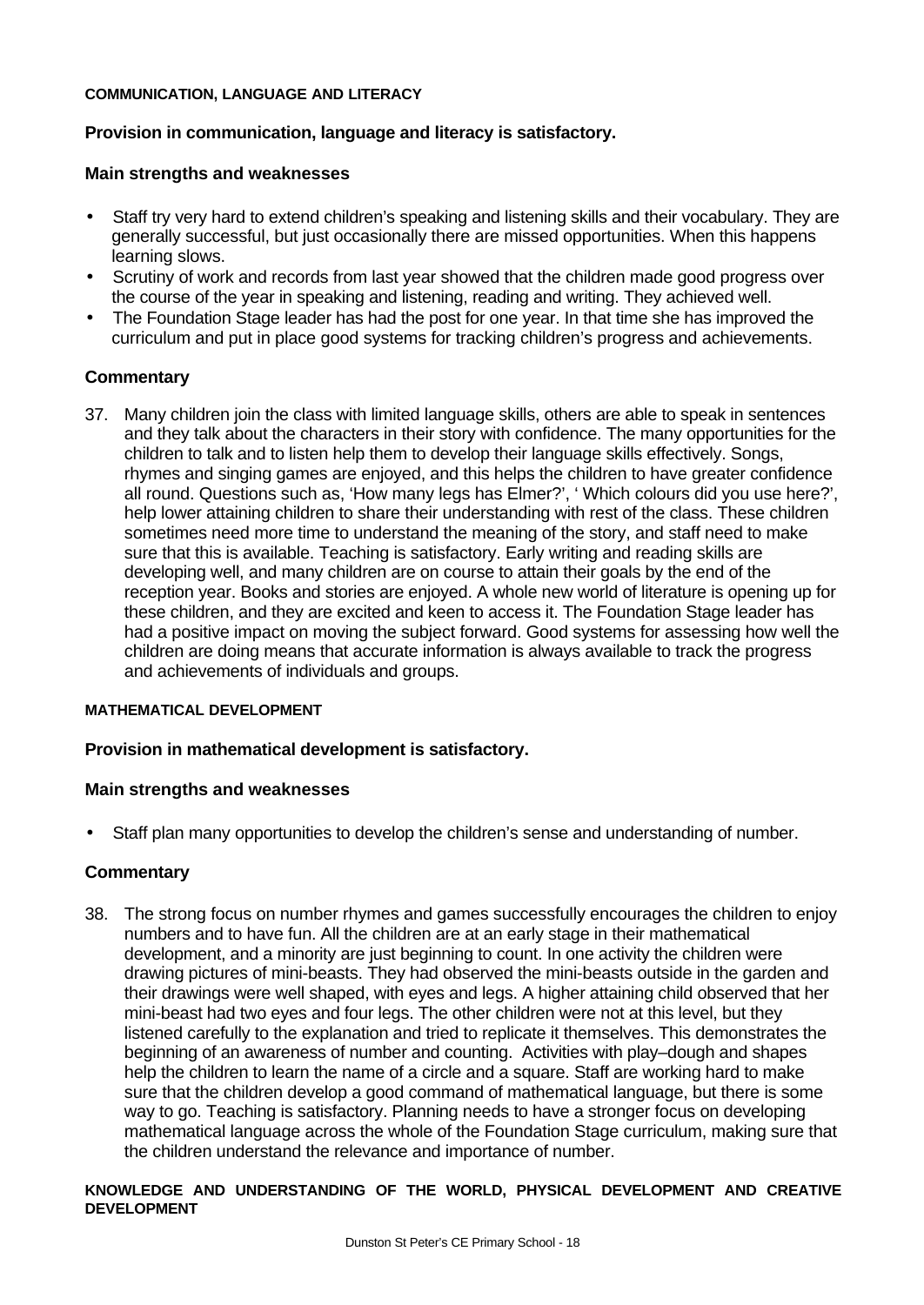39. It is not possible to make a judgement about provision or standards in these areas of learning. All elements of the Foundation Stage curriculum are in place and there are good systems for tracking children's progress and achievement. Gaps are speedily identified and tackled, and pupils with special educational needs are identified straight away and given appropriate support. Every child is fully included in all aspects of day-to-day life in the reception group at Dunston St Peter's primary school.

### **SUBJECTS IN KEY STAGES 1 and 2**

### **ENGLISH**

**Provision is good**. Pupils' achievement in English is much improved since last year.

# **Main strengths and weaknesses**

- The standards attained by the age of seven are in line with the national average.
- By the age of eleven standards are below average.
- The quality of teaching is now good, and teaching assistants are used very effectively to support learning.
- Pupils show very positive attitudes to learning and behave very well in lessons.
- Assessment systems are not yet securely in place.
- There is very good provision for pupils with special educational needs.
- Leadership has clearly identified the path for improvement.

### **Commentary**

- 40. By the age of seven, pupils are making good progress in English. Over time they are building on their writing skills, using punctuation correctly, and developing a competence in spelling. They show enjoyment of reading and most read accurately and with understanding. Pupils use a variety of clues to tackle unfamiliar words, usually successfully. Parents and staff listen to them reading regularly and this helps them to progress. Handwriting and general presentation of work is satisfactory.
- 41. Standards in English by the end of Year 6 are below average in speaking and listening, reading and writing. The period of turbulence suffered by the school last year affected this group of pupils the most, causing erratic progress and a fall in standards. However, the school has regained stability now, and with good quality teaching pupils are showing improved levels of achievement particularly in their writing. The presentation of work still needs improving, and so does handwriting and spelling. Pupils read with understanding and can talk about their choice of book, the plot and the characters in it. But for most pupils library skills are under developed.
- 42. Teaching is good across the school. Teachers are secure in their own subject knowledge and deliver well-planned lessons. They are skilled at ensuring the levels of challenge are appropriate for mixed age groups, use questions effectively to assess pupils' understanding, and have high expectations of pupils' efforts and behaviour. Teaching assistants play a full part in ensuring pupils with special educational needs are fully engaged in lessons through interacting with them and encouraging them to contribute orally. This high quality support ensures that this group of pupils make very good progress in their learning.
- 43. Leadership by the new headteacher is good. He has made good staffing appointments who have successfully begun to raise pupil achievement through the quality of their teaching. There is good team spirit among the staff who are mutually supportive of one another. An effective framework for teaching literacy, and suitable to the many needs of the mixed age classes, has been put in place. Although not yet in place appropriate assessment procedures are being developed to monitor pupil progress. A marking policy is also being produced and is to be used in conjunction with target setting. These are all part of his vision for raising standards.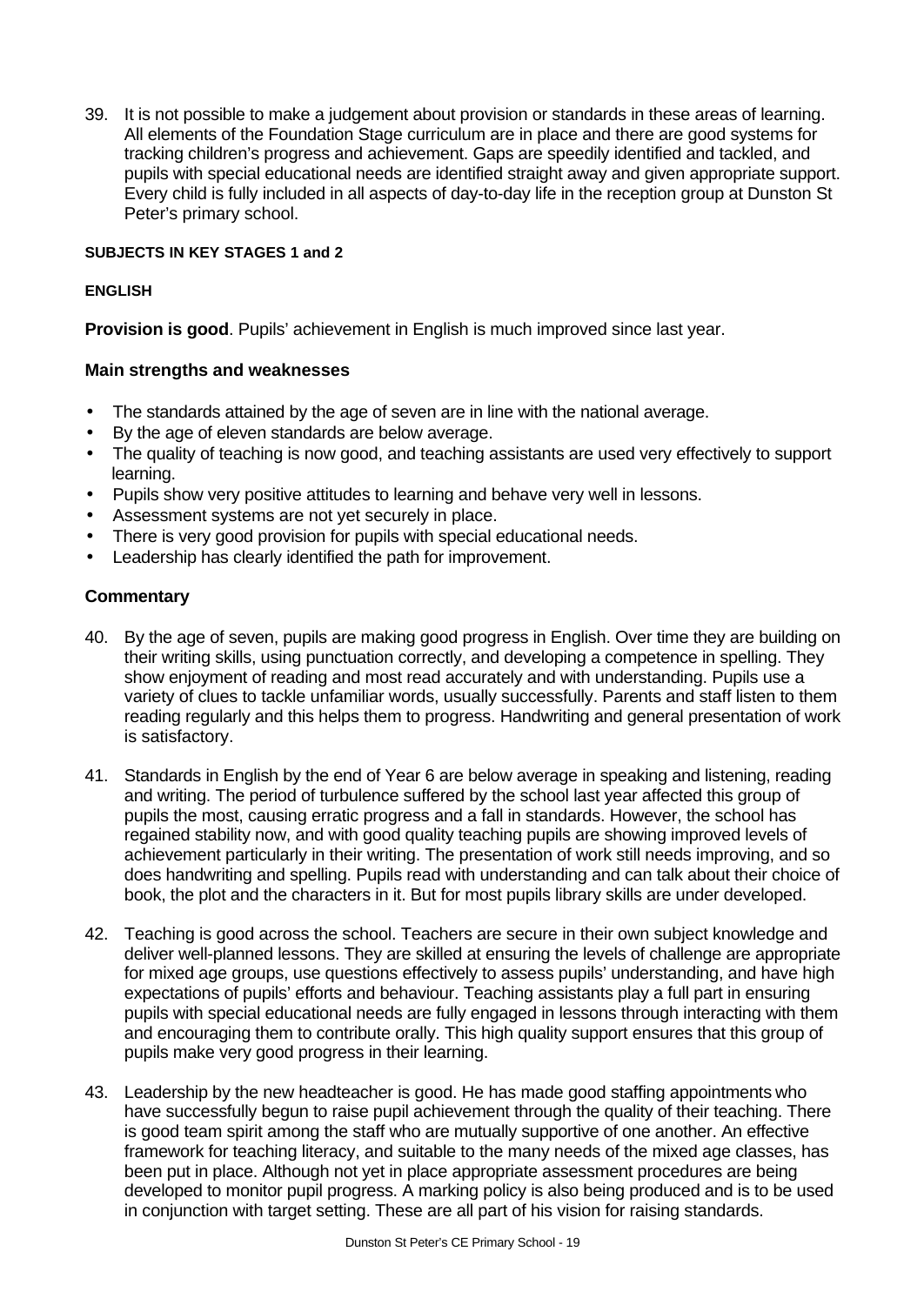# **Language and literacy across the curriculum**

44. Pupils are provided with opportunities to develop their writing skills through the use of the computer for word processing and for improving their research skills using the Internet. Good use is made of their journalistic skills in history when pupils research and write about life in Britain in the 1970s, producing a newspaper article.

# **MATHEMATICS**

# **Provision in mathematics is good.**

# **Main strengths and weaknesses**

- Staff know their pupils well. Tasks are pitched at the right levels, teaching is good, and pupils make good gains in their knowledge and understanding.
- Standards are too low in Years 3 to 6 because this class has experienced much turbulence in recent times. The current stability, alongside effective teaching, is having a marked effect on standards, learning and achievement.
- The lack of a cohesive approach to tracking pupils' progress and achievements make it more difficult to plan the way forward. This is being tackled, but it is too early for any impact to be apparent.

# **Commentary**

l

- 45. Standards in Year 2 are broadly average, they are below average in Year 6. Both groups are very small, and about two thirds of the Year 6 group have special educational needs. Standards in the 2003 national tests for the previous Year 2 group show a good improvement on previous years, with all pupils reaching the expected level or the higher level. It is a different situation with the previous Year 6 pupils. Only half the group reached the expected level or above, the others attained lower levels. Given the very small numbers involved it would be unwise to draw conclusions from these results. The current situation is broadly as it was at the last inspection.
- 46. Lessons are pitched at the right levels because teachers know their pupils well. They successfully plan suitable tasks for pupils of different ages and abilities in both the infant and junior classes. Teaching is now good across the school, but scrutiny of pupils' previous work indicates some unsatisfactory teaching in the junior class last year. This is no longer the case. Lessons move forward at a good pace. Teachers expect pupils to produce appropriate amounts of work, and to present their work well. Pupils rise to the challenges set for them. The standard of presentation is very good, and is well ahead of what was produced last year. However, there is much to be done if standards and achievements are to improve all round. Many of the average and lower attaining pupils in Year 5 / 6 find it difficult to work out problems<sup>5</sup>. They prefer to use addition rather than multiplication, for example when working out 6 x 22.5, and they are not speedy enough at mental mathematics. Higher attaining pupils do better. They work with six digit numbers and negative numbers, using a good range of number operations to work out problems.
- 47. Year 2 pupils have a clear understanding of number facts and operations, which they use confidently in their day-to-day activities. Their teacher's very strong focus on using the correct mathematical language successfully extends their understanding of the properties of circles, rectangles, triangles and squares. Good use of the Venn Diagram reinforces this well, as pupils make decisions about where to place their shapes.
- 48. Teachers and teaching assistants do a good job in focusing, reinforcing and seeking to develop pupils' number skills. Marking is used well, identifying what needs to be done in order to

 $5$  The group is very small so we are discussing pairs or individuals here.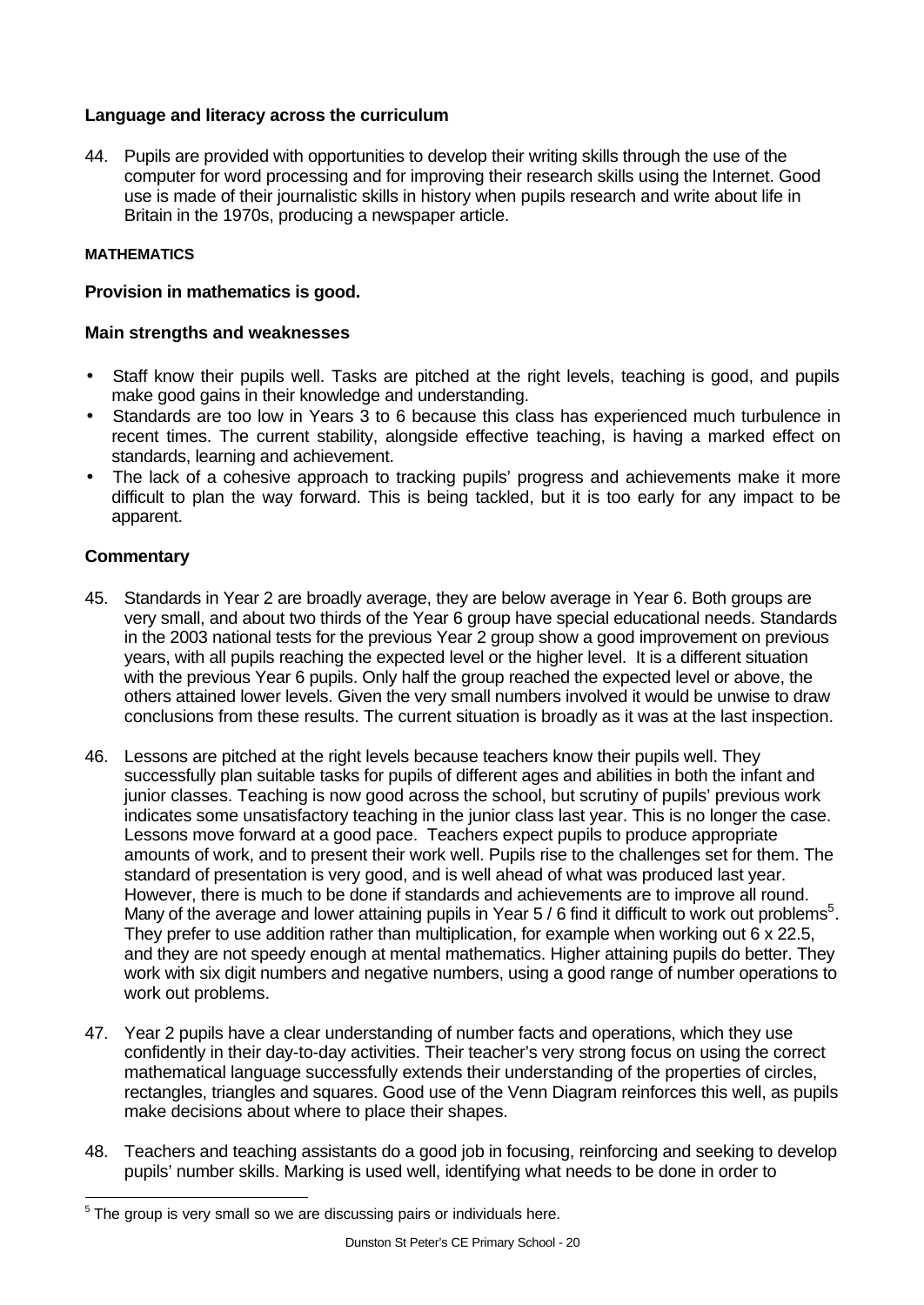improve. Homework is also used as an effective tool in pushing up standards. On–going assessment successfully helps the adults to plan the next stages in learning. All of this promotes good progress, helping boys and girls of all capabilities – including those with special educational needs, to achieve well.

49. The co-ordinator has been in post for a year. She has moved the curriculum forward, and she has a clear grasp of where the strengths and weaknesses are. This is because test and assessment results are analysed carefully, gaps are identified and tackled.

### **Mathematics across the curriculum**

50. Pupils use their mathematics skills to support learning in other curriculum areas such as science or geography. Average and lower attaining pupils are less good at this, but they all have a go. One example was in the Year 5 / 6 science lesson on charting the effect of exercise on pulse rate. Some lower attaining pupils needed help to record their findings numerically, but they understood their findings well, clearly explaining them to the rest of the group. Measuring skills are used to good effect in design technology, and data is recorded in science and geography.

### **SCIENCE**

### **Provision in science is good.**

### **Main strengths and weaknesses**

- Pupils' are doing well and their achievement is good because of good teaching.
- Science investigations are enjoyed, and pupils in Years 1 and 2 are good at using different methods to record their findings.
- Standards are too low in Years 3 to 6.
- Pupils' progress and achievements are not assessed consistently across the whole school. This limits the information that is available to plan future developments.

### **Commentary**

- 51. Standards are below average for the current Year 6. They were well below average for the previous group in the national tests in 2003. The reason for this is the significant turbulence and sorrow experienced by the junior class (Years 3 to 6) in 2003, and the number of teachers that have taught this class over the last two years. Pupils' past work indicated that some of this teaching was unsatisfactory.
- 52. The situation has now improved significantly, with stable staff and a new headteacher in place. Progress is good and pupils are achieving well. About two thirds of the very small Year 6 group have special educational needs. They are working hard to succeed, and they are well motivated because of good teaching and effective support from the teaching assistants. Boys and girls achieve equally well, and they try equally hard.
- 53. Standards are average for the very small group of current Year 2 pupils. Test results in 2003 show that standards were broadly average for most pupils, but, once again, this was a very small group. Pupils of all capabilities are well catered for. Higher attaining pupils are challenged well by their extension tasks, and this brings them on. Other pupils, including those with special educational needs, achieve well because their teacher gives them specific support, as well as asking brisk questions, so that their attention is always held and no time is wasted. Teaching is good and this is similar to the situation at the last inspection.
- 54. Staff always use the correct scientific vocabulary, and this extends the pupils own vocabulary successfully. In one Year 3 / 4 lesson the pupils correctly explained the use of different teeth, such as molar, incisor, canine. The class then created a Fact File about the use of teeth,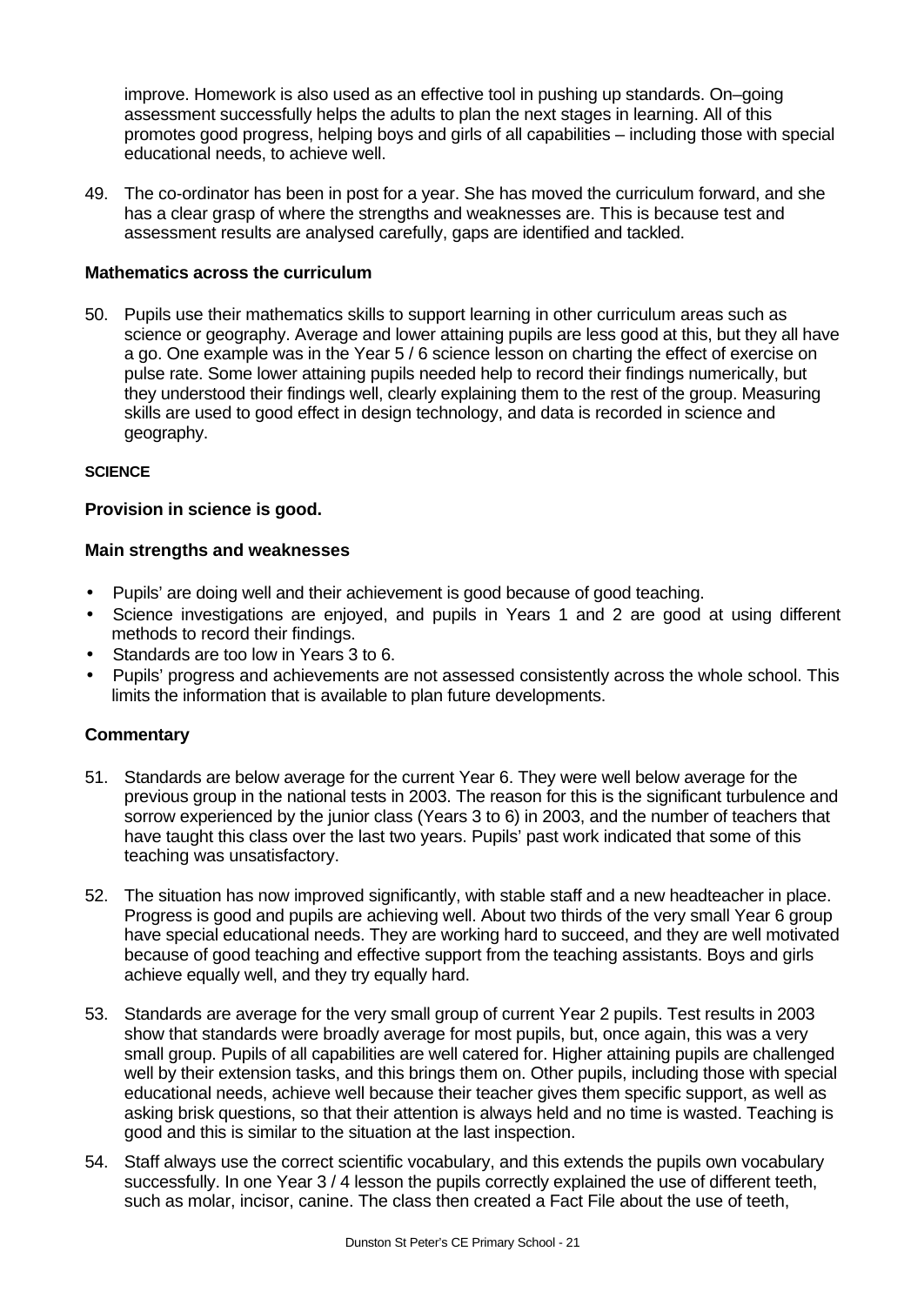making good use of their literacy skills. This science lesson was organised well, with the younger Year 3 / 4 pupils working at the above task, and the older Year 5 / 6 pupils working on the effect of exercise on their pulse rate. The latter group had very good support from their teaching assistants, who used specific questions to check out how much the pupils had understood and learnt. Progress was good because the pupils had effective support when using their numeracy skills, and this helped them to make sense of the numbers they were using. The situation is broadly similar to the one that existed at the last inspection. The new co-ordinator is rapidly getting to grips with the subject. She is fully aware of the need to put in place a cohesive system for tracking pupils' progress and achievements, and a start has been made. Her impact is effective.

### **INFORMATION AND COMMUNICATION TECHNOLOGY**

55. Although a judgement cannot be made upon the quality of teaching because it was not possible to observe any lessons, it is clear that through talking to pupils and looking at some of their work that the school provides well for this subject. The school has established a computer suite with a suitable number of machines and programs for pupils to use on a group or individual basis. Pupils use word processing when writing poems and stories, to enhance the quality of their work. They know how to use the computer to make presentations using pictures and sounds. The Internet is used for conducting research into history, mathematics and geography, and pupils use note taking to assist in the development of their writing. Pupils show good understanding of the use of computers in the business and commercial world, and are aware that the supermarket checkout uses a computer to scan products and to record quantities and prices. Clearly pupils are confident in this area, have been exposed to a good range of experiences and are developing knowledge, skills and understanding well.

### **HUMANITIES**

### **Geography, history and religious education**

- 56. No lessons were seen in history, or geography. These subjects were not a focus for the inspection, and consequently there is insufficient evidence to make judgements on standards or teaching. The subjects are taught and the school has made satisfactory provision for them throughout the school. There was evidence of some pupils work in history completed by pupils in Years 3 to 6 displayed in the classroom showing the results of their research into life in the 1970s. Pupils used their writing skills to good effect to report their findings in journalistic style.
- 57. No lessons were seen in religious education. Discussions were held with pupils who were able to talk confidently about a wide range of comparative religions, and to indicate some of the similarities and differences. In particular, they knew that all religions believed in a supreme being, and taught their followers how to live a good life based upon a set of rules. Pupils showed a clear understanding of most of the major Christian festivals, elements of Christian symbolism, and were able to relate many of the stories from the Bible, including the parables of Jesus.

### **CREATIVE, AESTHETIC, PRACTICAL AND PHYSICAL SUBJECTS**

### **Art and design, design and technology, music and physical education**

- 58. These subjects were sampled in the inspection. Only one lesson was seen in art and design, music and dance. No lessons were seen in design and technology. On this limited evidence it is not possible to make a judgement about provision. Discussions were also held with all the staff. Inspectors spoke to pupils about their work and they looked at previous work, photographic evidence and displays around the school.
- 59. Pupils have a varied curriculum in art and design. Their work around the school, and in the one lesson seen, demonstrates that pupils are imaginative in their use of different media to achieve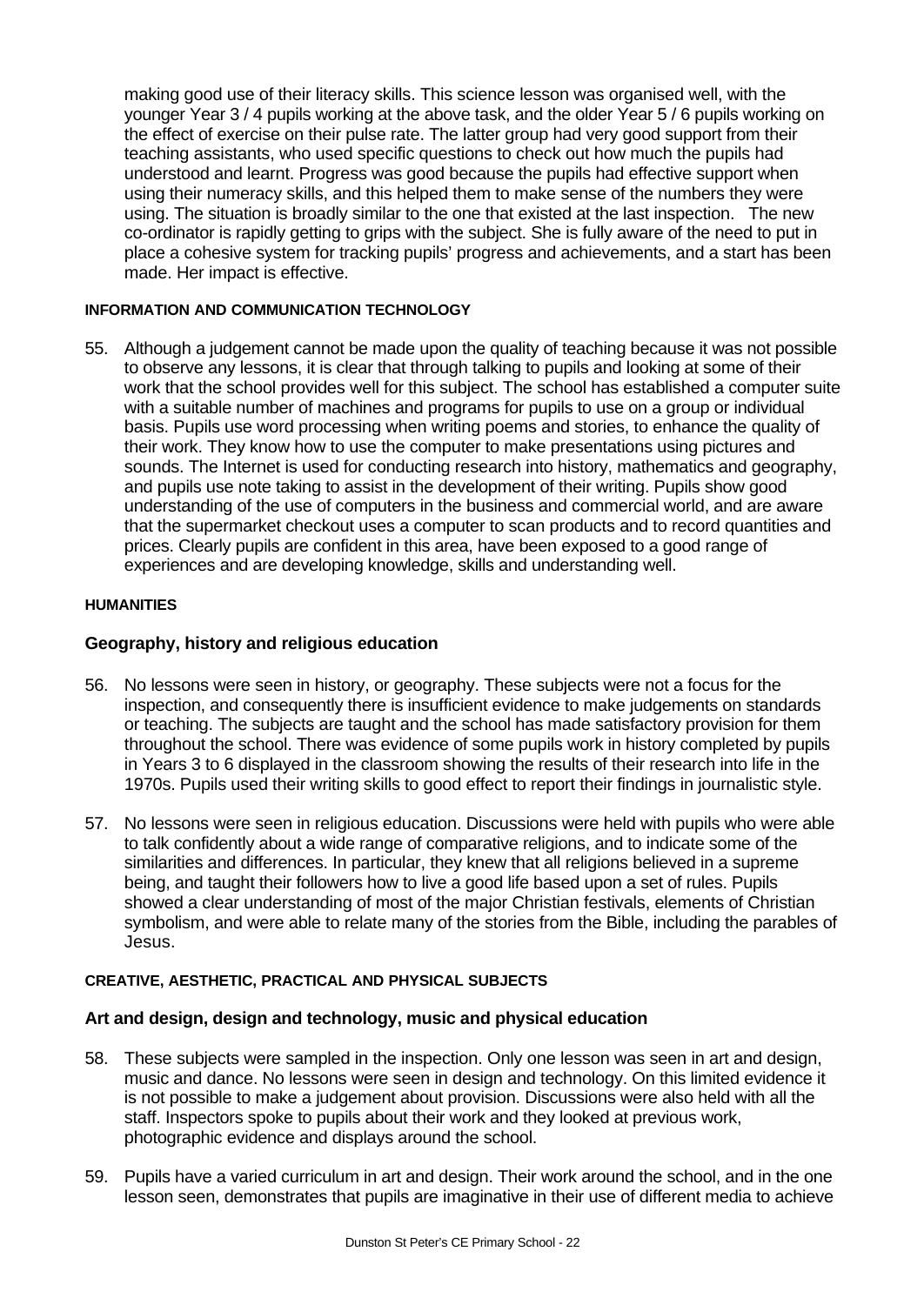different effects. Younger pupils are good at using space, and older pupils have a sound understanding of perspective. This was similar to the situation at the last inspection. Infant pupils, working on self-portraits, came up with perceptive comments about to improve the quality of their own work, as well as that of their classmates.

- 60. Pupils were able to recall their previous work in design and technology, which they discussed eagerly. Their skills appear limited, but they have a secure understanding of how to set about their planning and designing when starting a new topic. As in art and design the pupils were used to evaluating their work and that of their classmates. The situation at the last inspection has been maintained.
- 61. The music lesson was in the infant class, and all the pupils were fully involved throughout. The teacher's good command of her subject meant that the lesson was well planned from beginning to end. Pupils demonstrated a good understanding of musical sounds, linking them to the different instruments. All of them had an opportunity to play their instruments, responding well to the range of tones produced. Singing is enthusiastic, as it was in assembly, and was enjoyed by everyone. Musical productions are well attended by parents, who feel that these are pleasant occasions for everyone to share. All of which is very similar to the situation at the last inspection.
- 62. Pupils experience the full range of physical education activities in this very small school, as they did at the last inspection. Extra-curricular activities are in place, and these cover a range of sporting activities, which are well attended by boys and girls - all of whom have full access to every sporting activity provided by the school. Pupils in Years 3 and 4, worked very hard to interpret the mood of the music in their dance lesson. By giving good demonstrations, the teacher showed the pupils how to contrast fluidity and stiffness in their movements, successfully helping them to achieve well.
- 63. At the time of the inspection roles and responsibilities for each of these subjects were still being finalised. The new headteacher, and all the staff, are working together as a strong team to push these subjects forward. The lack of a whole school approach to tracking pupils' progress and achievements means that staff have limited information about standards, teaching and learning. This curtails their ability to plan ahead.

# **PERSONAL, SOCIAL AND HEALTH EDUCATION AND CITIZENSHIP**

# **Provision in personal, social and health education is good.**

# **Main strengths and weaknesses**

- The school is a harmonious community. Pupils and their families respect and value each other, everyone gets on well together.
- There are many planned opportunities for pupils' personal development, which is good.
- Pupils are learning to take care of themselves and to eat healthily. The school's policy for sex education is in place. Discussions about its implementation are taking place with the school nurse.

# **Commentary**

64. Personal, social and health education is well provided for in this very small school. Pupils have very good attitudes towards school and learning. They are positive about school and are keen to move on from the traumatic experiences of earlier this year. Their good level of personal development aided and supported them to come to terms with the tragedy they experienced. The school is racially harmonious, and pupils raise funds for a number of charities to support others in different parts of the world, that are less fortunate than themselves.